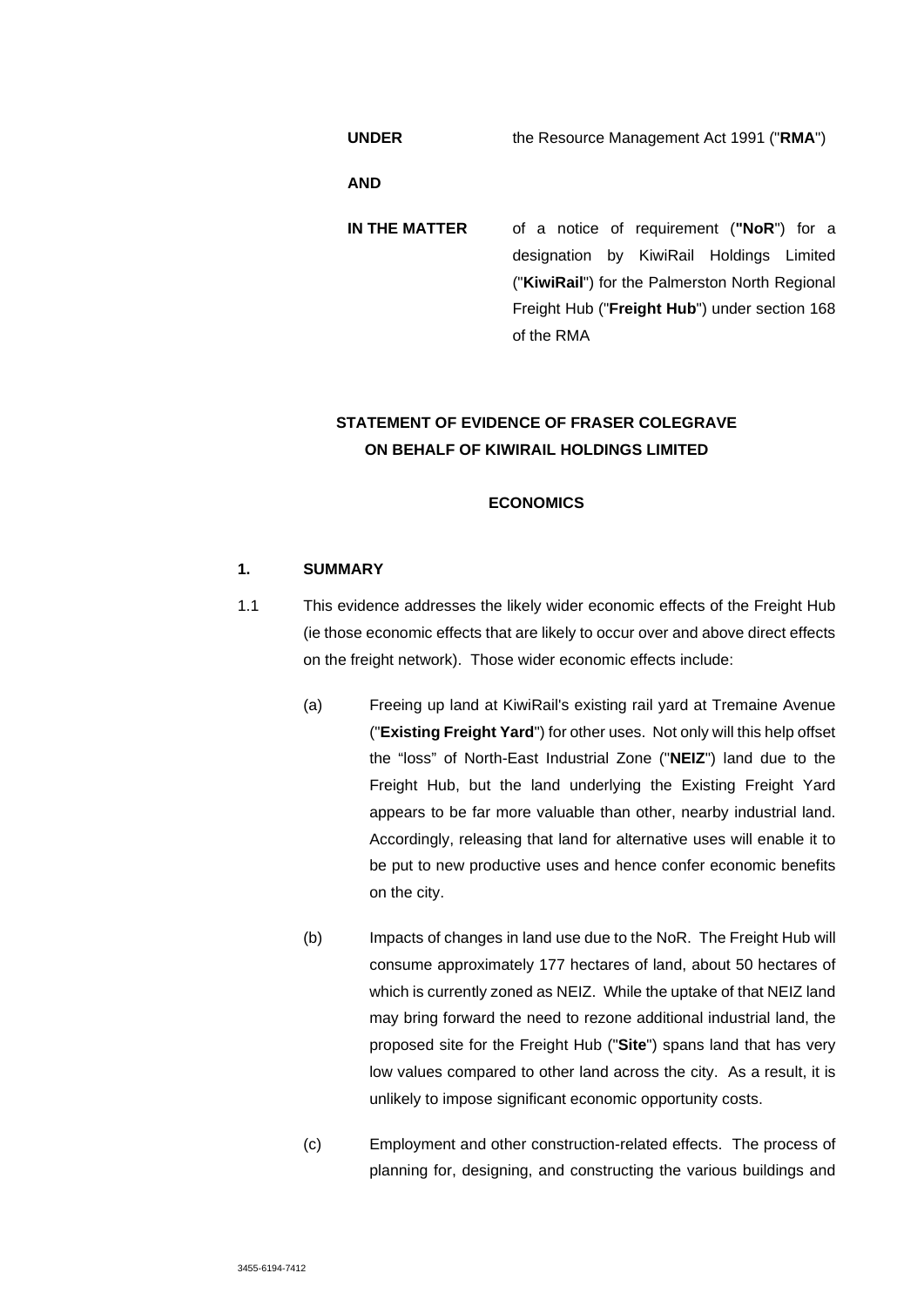structures that comprise the Freight Hub will draw in workers from many fields and create jobs and incomes for numerous workers across a broad range of fields. In fact, I estimated that construction of the Freight Hub could boost North Island gross domestic product ("**GDP**") by nearly \$100 million per annum for 10 years, create fulltime employment for nearly 920 people (again, for 10 years), and boost annual household incomes by \$48 million. In addition, once operational, the Freight Hub (and its associated onsite freight partners) could provide full-time employment for more than 1,000 people.

- (d) Effects on housing demand. Construction of the Freight Hub will increase the demand for employment in Palmerston North city, some of which will be met by migration into the city. These new workers who are moving to the city, in turn, will need somewhere to live, thereby increasing the demand for city housing. Assuming that a quarter of total construction costs are spent in Palmerston North, and that half of the resulting increase in city employment is met by migration, I estimated that construction will generate local housing demand for an additional 115 dwellings (over and above what would be anticipated if the Freight Hub was not constructed).
- 1.2 My evidence also responds to relevant economic issues raised in submissions and confirms that those various economic concerns are either unlikely to transpire and / or will be no more than minor.
- 1.3 Finally, I respond to two issues raised in the Section 42A Technical Evidence by Mr Shane Vuletich dated 18 June 2021. Specifically, I confirm that his suggestion of using cost-benefit analysis to estimate employment effects is misguided in the current context, and that his comments on the benefits of freeing up land at the Existing Freight Yard do not reflect KiwiRail's natural focus on the NoR process (instead of potential future uses of the Existing Freight Yard).

# **2. INTRODUCTION**

2.1 My full name is Fraser James Colegrave. I am an economist and the managing director of Insight Economics, an economics consultancy in Auckland. I hold the qualification of Bachelor of Commerce (First Class Honours) in Economics from the University of Auckland.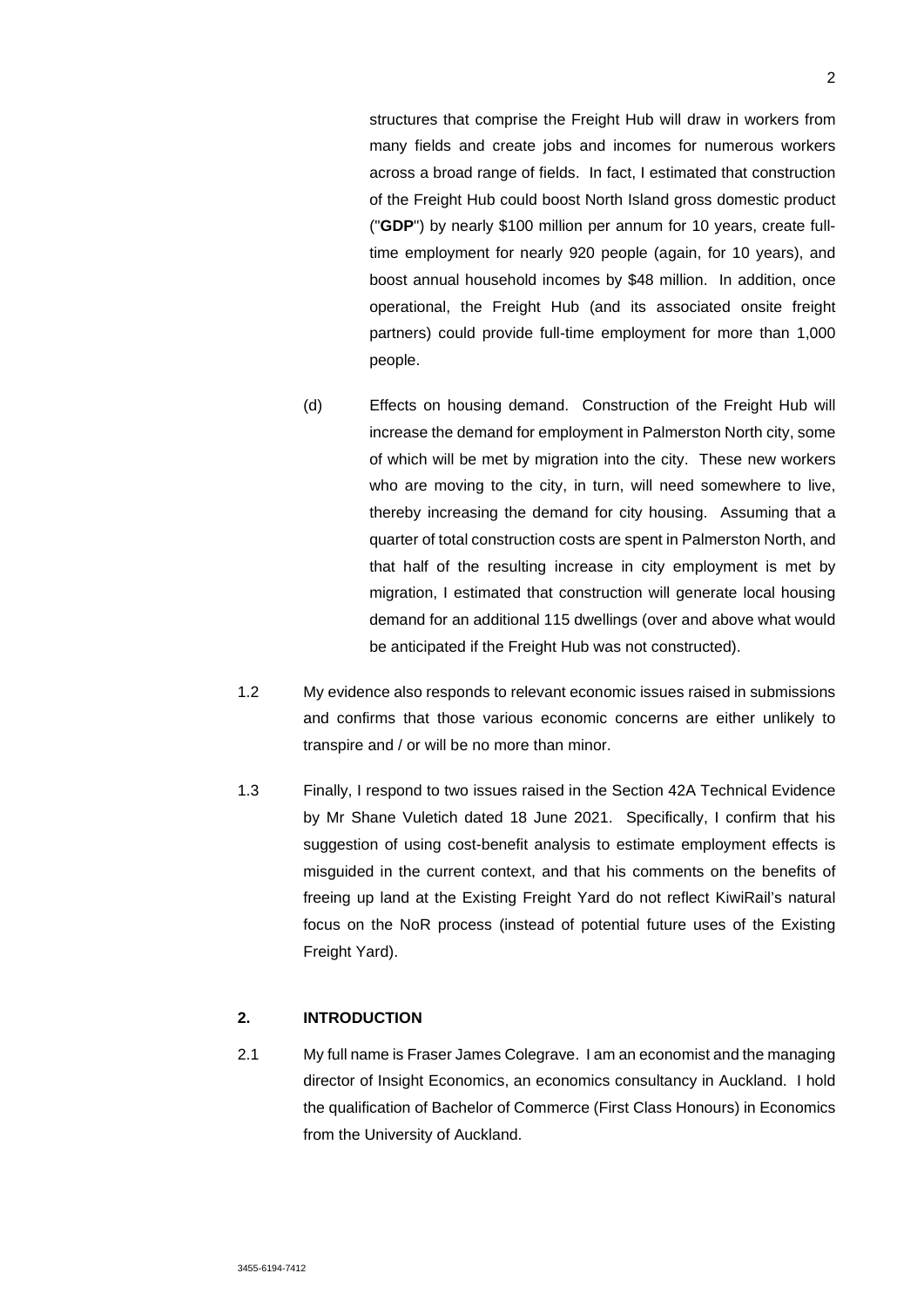#### **Experience**

- 2.2 I have over 21 years' consulting experience and have led, and completed, more than 500 projects across a wide range of sectors during that time. I have estimated the regional and national economic impacts of some of the largest projects and organisations in New Zealand, including:
	- (a) New Zealand's largest gas field (Maui);
	- (b) New Zealand's largest dairy farm;
	- (c) New Zealand's largest mussel farm;
	- (d) Auckland Airport;
	- (e) a \$250 million infant milk formula plant;
	- (f) the velodrome and cycling centre of excellence in Cambridge; and
	- (g) the upgrade and extension of Skyline Resort in Queenstown.
- 2.3 I regularly appear as an expert witness before Councils, Boards of Inquiry, Independent Hearing Panels, the Land Valuation Tribunal, the Environment Court, the Family Court, and the High Court of New Zealand.

#### **Involvement in the Freight Hub**

- 2.4 I was engaged by KiwiRail in 2021 following lodgement of the NoR application for the Freight Hub to assist with, and provide advice on, various economic issues that were raised in Palmerston North City Council's ("**PNCC**") first request for further information. These included matters relating to:
	- (a) the impacts of freeing up the Existing Freight Yard for other uses;
	- (b) the impacts of changes in land use associated with the Freight Hub proposal;
	- (c) employment and other construction-related impacts;
	- (d) impacts on housing demand; and
	- (e) broader strategic / economic effects.

# **Code of conduct**

2.5 I confirm that I have read the Code of Conduct for Expert Witnesses contained in the Environment Court Practice Note 2014 and that I agree to comply with it. I confirm that I have considered all the material facts that I am aware of that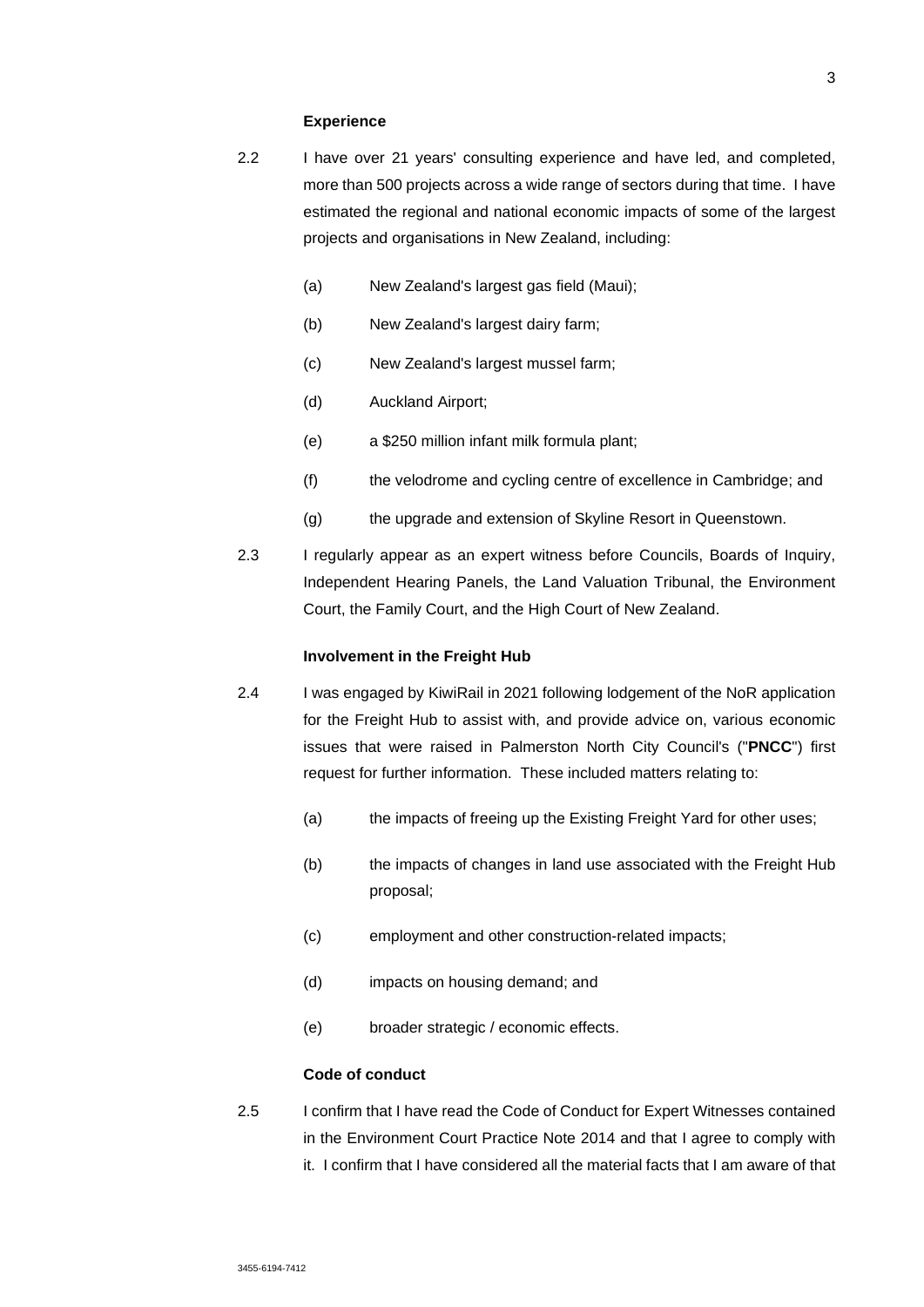might alter or detract from the opinions that I express, and that this evidence is within my area of expertise, except where I state that I am relying on the evidence of another person.

#### **3. SCOPE OF EVIDENCE**

- 3.1 This statement of evidence will:
	- (a) provide an overview of my assessment of the economic impacts of the Freight Hub;
	- (b) respond to the submissions received that relate to the economic effects of the Freight Hub; and
	- (c) address relevant matters raised in the Section 42A Report.

# **4. ASSESSMENT OF ECONOMIC EFFECTS**

- 4.1 The future development and operation of the proposed Freight Hub will have a wide range of economic effects, many of which have been addressed in detailed work by other technical specialists, particularly Mr Paling, so I do not repeat them here.
- 4.2 The broader economic effects of major transport initiatives like the Freight Hub are described as wider economic benefits ("**WEBs**") in Waka Kotahi NZ Transport Agency's ("**Waka Kotahi**") new economic evaluation manual – The Monetised Benefit and Cost Manual ("MBCM").<sup>1</sup> These broader economic effects include:
	- (a) *Productivity impacts* which can arise when economic activities cluster together and give rise to agglomeration effects. This agglomeration generates economic benefits by reducing transport costs and lifting the average productivity of businesses (for example, through the sharing of labour, specialised assets, and ideas). As businesses establish and thrive around the proposed Freight Hub over time, they will benefit from agglomeration effects, just like the various businesses that recently collocated with the Waikato Freight Hub in Hamilton once it opened.

<sup>1</sup> https://www.nzta.govt.nz/resources/monetised-benefits-and-costs-manual/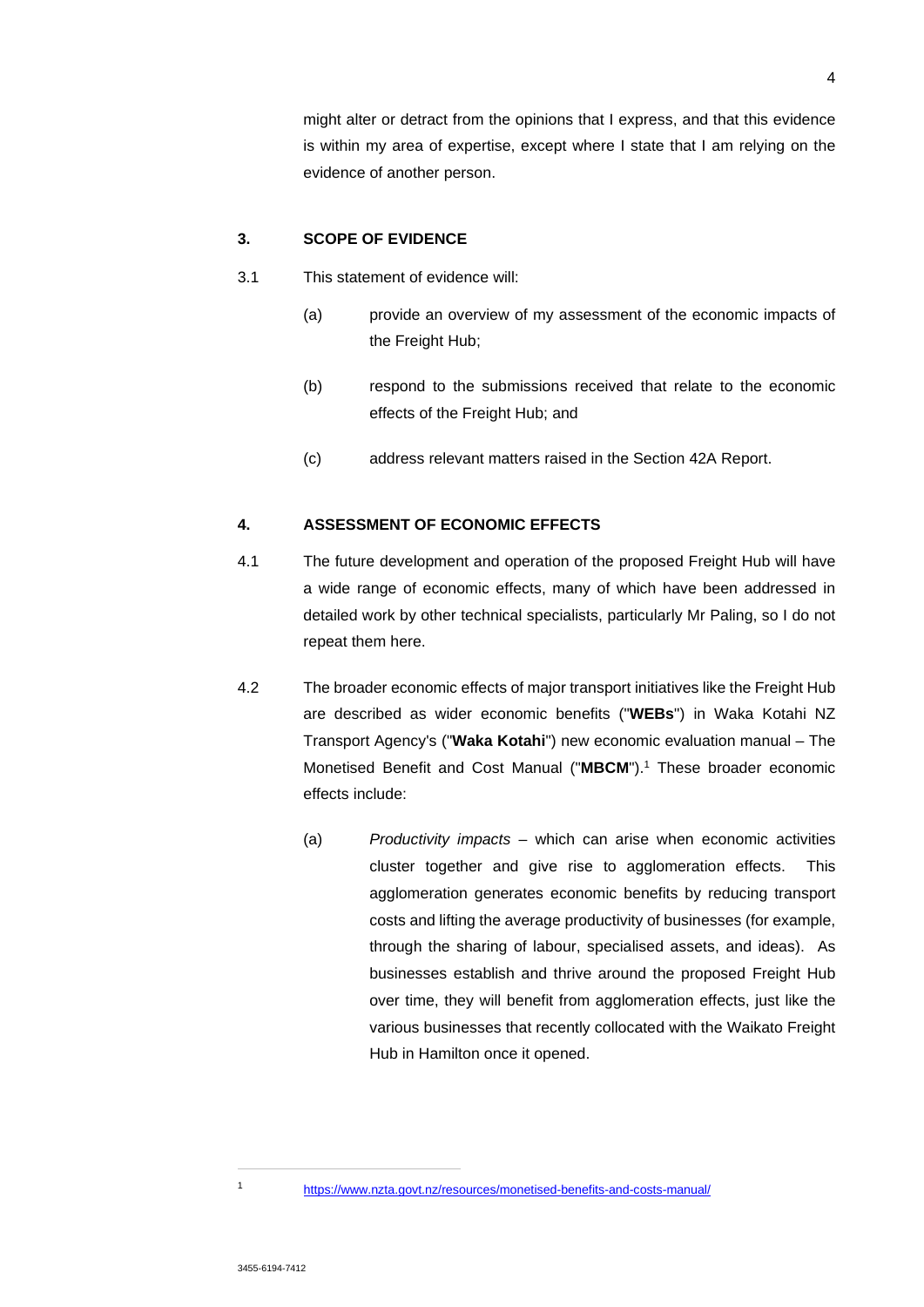- (b) *Employment impacts* in addition to providing employment during construction, the Freight Hub's future operations will also create stable, direct long-term employment for the local community.
- (c) *Competition effects* a more cost-effective freight service will reduce transport costs for a broad range of businesses, helping them to become more competitive in their respective markets. This is addressed in detail in the evidence of Mr Paling, which I agree with.<sup>2</sup>
- (d) *Exemplar effects* The proposed Freight Hub may be the first of many new freight hubs developed across New Zealand to help strengthen the national rail network and encourage a modal shift away from transporting freight by road. If so, the Freight Hub proposal may have important wider benefits by creating a blueprint for future developments and hence improving the economic efficiency with which the national rail network is developed over time.

#### **Impacts of freeing up land at the Existing Freight Yard site**

- 4.3 Development of the proposed Freight Hub will free-up land at the Existing Freight Yard, with resulting impacts on the local land market.
- 4.4 First, relocation of the Existing Freight Yard will release its land from its current use. While future redevelopment or uses of the Existing Freight Yard land are not yet confirmed, prior analysis by Mr Paling suggests that it may be suitable for various light industrial or commercial activities. I agree.
- 4.5 Redevelopment of the Existing Freight Yard site for such uses may offset the uptake (or "loss") of NEIZ land as part of the proposed new designation for the Freight Hub. This, in turn, may help to neutralise the impacts of the proposal on Palmerston North city's supply of industrial land, particularly since the Existing Freight Yard is zoned industrial and could be subdivided into relatively large lots (if needed), just like the NEIZ.
- 4.6 Second, there may be broader effects if the Existing Freight Yard land has a different value to other industrial zoned land in Palmerston North city. That may be the case simply because this land is closer to the central business district than other industrial land, or because it has other attributes that are particularly attractive to the market.

<sup>2</sup> Evidence of Richard Paling, dated 9 July 2021.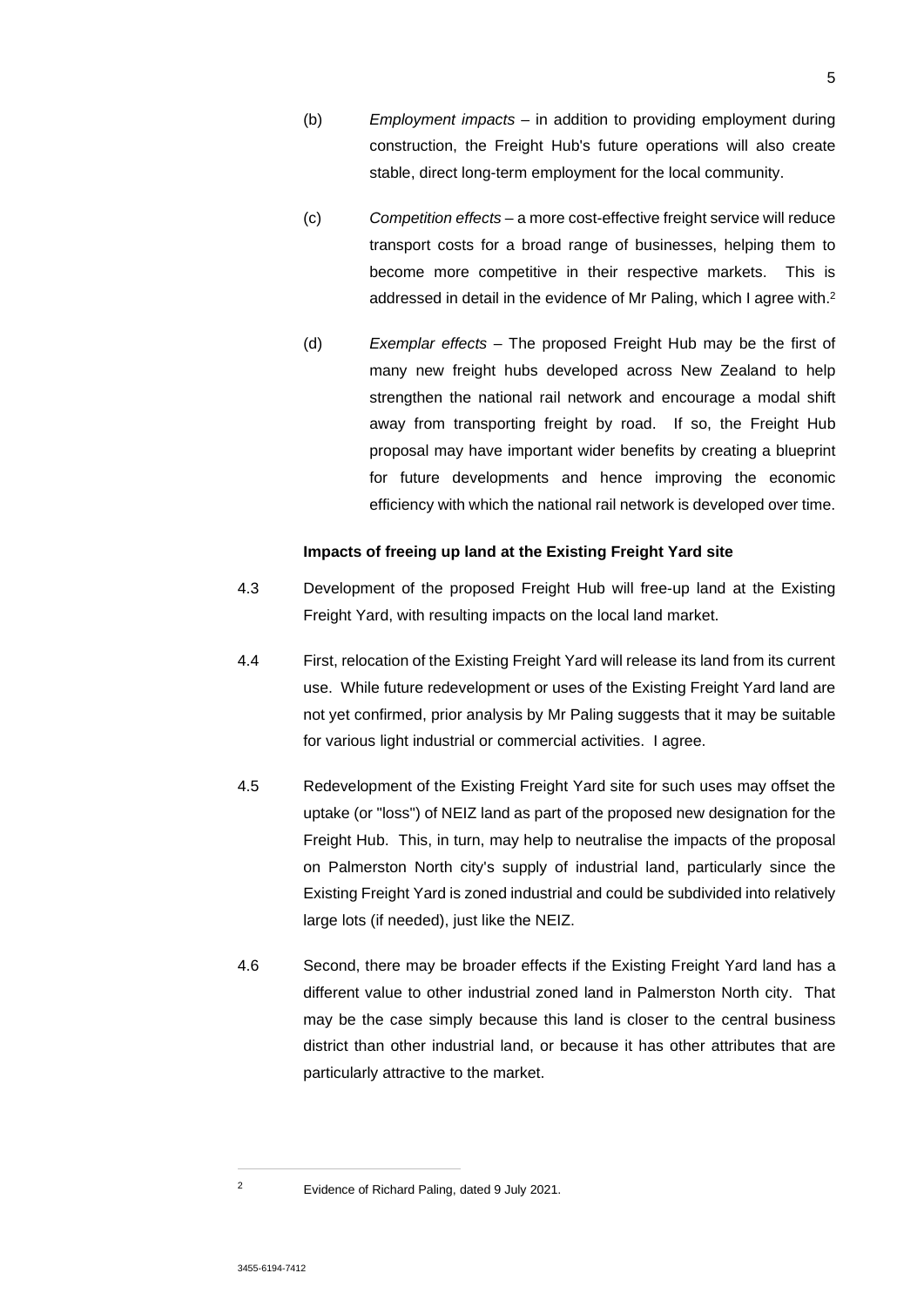- 4.7 Specifically, if the land underlying the Existing Freight Yard is significantly more valuable than other industrial zoned land nearby, the land's pending availability for other future industrial uses will confer economic benefits on the city, and vice versa. This is because the proposal frees up that valuable/scarce for other productive purposes, whereas currently it is tied up in an existing use
- 4.8 To examine this possibility, I used Core Logic's *Property Guru* ("**Property Guru**") tool to compare the land value of properties directly adjacent to the Existing Freight Yard site to other industrial zoned land nearby.<sup>3</sup> My working hypothesis was that, if the land directly adjacent to the Existing Freight Yard is significantly more or less valuable than other nearby industrial land, the same may also be true of the land upon which the Existing Freight Yard resides.
- 4.9 The two figures below show the areas that I compared for this purpose. The red outlines in Figure 1 represent land directly adjacent to the Existing Freight Yard site and the red outlines in Figure 2 represent nearby industrial areas used as comparators.



*Figure 1: Properties Directly Adjacent to the Existing Freight Yard site (Highlighted in Red Outlines)* 

<sup>&</sup>lt;sup>3</sup> The location of these other industrial sites is shown in the map below. They were selected because they have the same zoning as the Existing Freight Yard and are also located very nearby. Accordingly, they differ largely / only because they are not immediately adjacent to the Existing Freight Yard.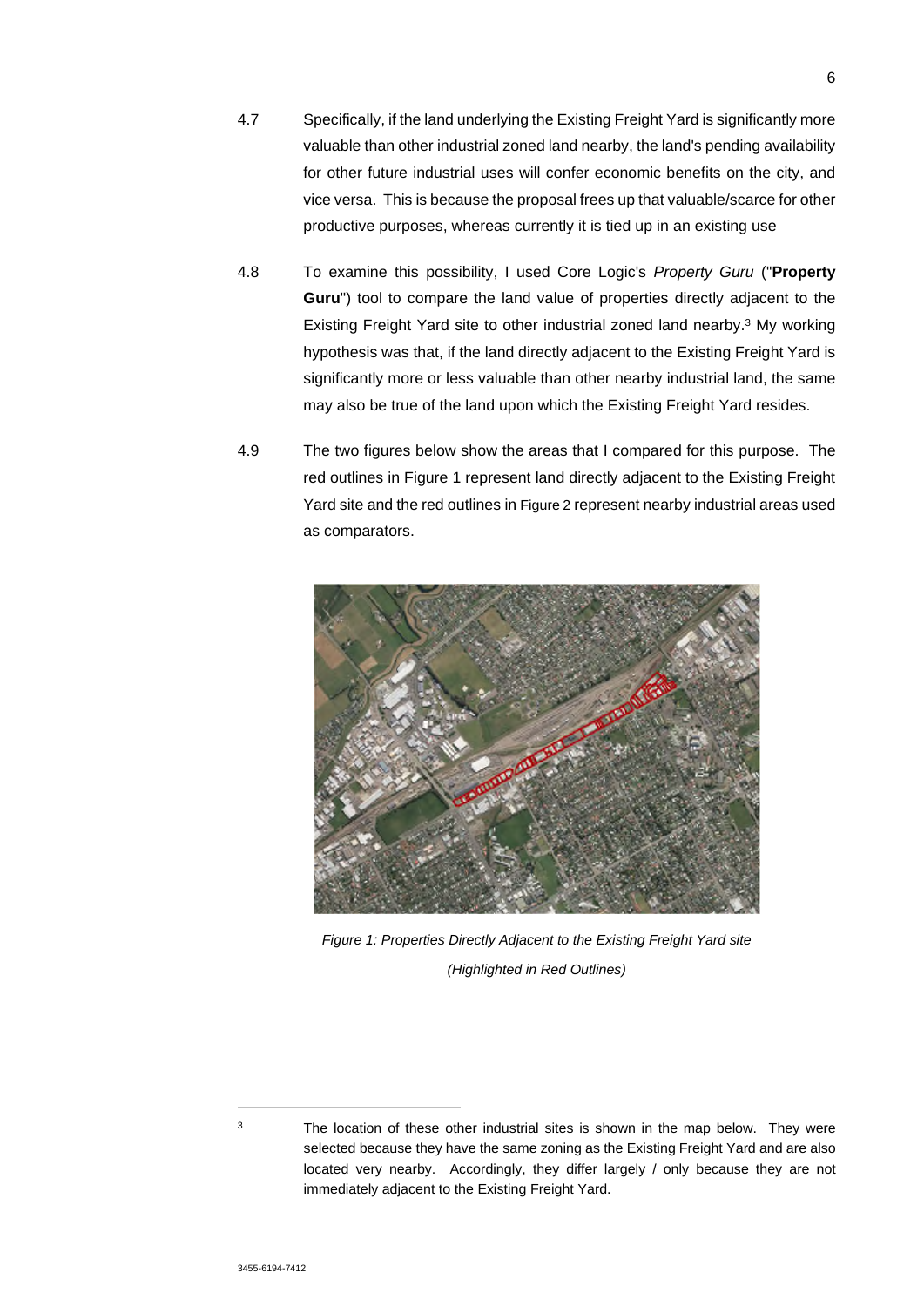

*Figure 2: Other Industrial Properties Used for Comparison Purposes* 

4.10 The analysis returned property information for 36 industrial properties directly adjacent to the Existing Freight Yard site, and a further 431 other industrial properties located nearby. *Figure 3* below compares the land values of adjacent properties (the red bars) to other industrial properties (the grey bars).





4.11 The cluster of red bars on the righthand side of *Figure 3* confirms that land directly adjacent to the Existing Freight Yard is more valuable than other industrial land. In fact, the average land value ("**LV**") for industrial properties adjacent to the Existing Freight Yard site was \$341 per square metre, compared to only \$216 for the other areas. Thus, sites directly adjacent to the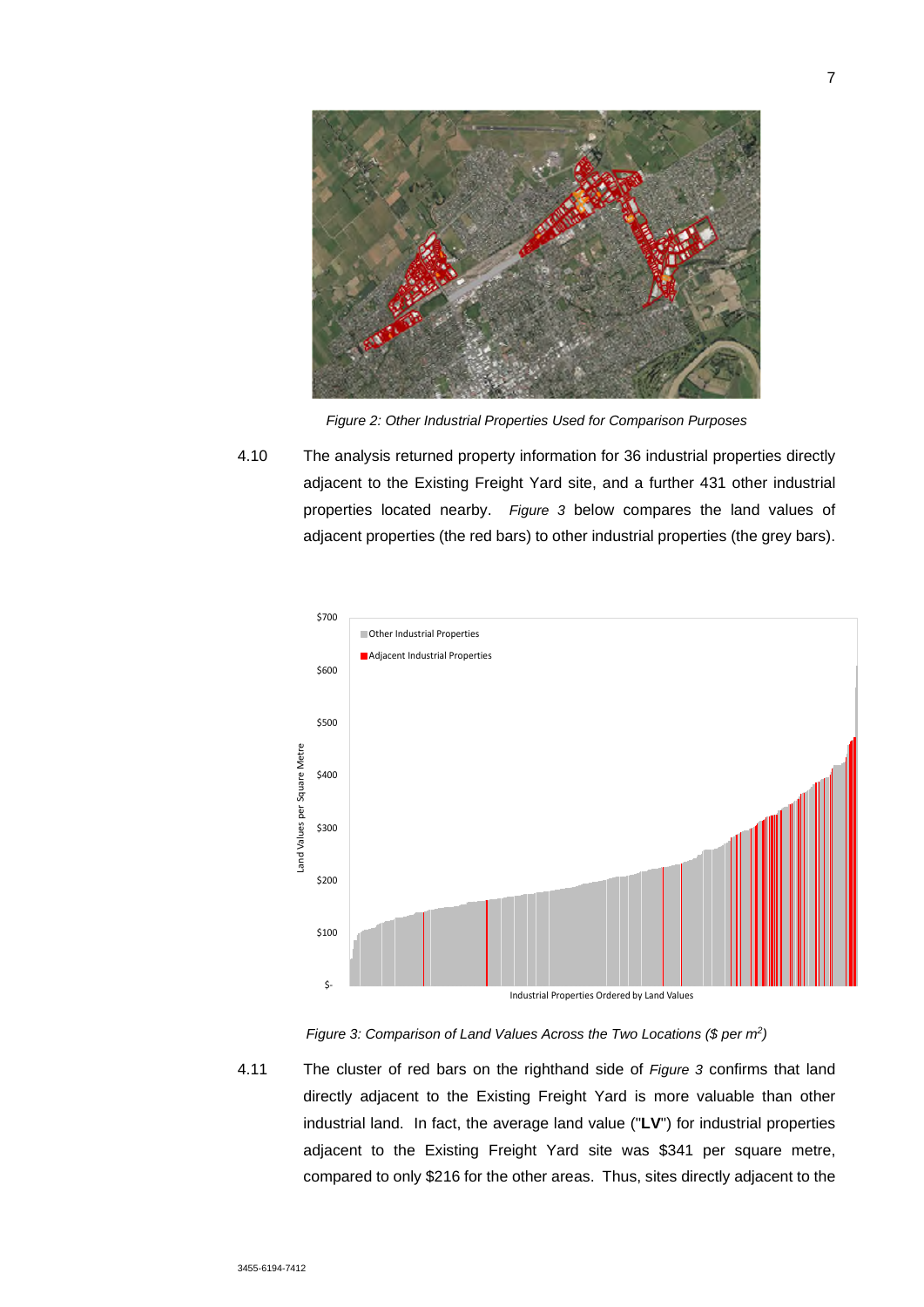Existing Freight Yard site are worth 57% more per square metre of land than comparable properties nearby.

- 4.12 To test whether this observed difference in LVs was statistically significant, I used an Excel function called the z-test for two means. This is a type of statistical "hypothesis test", which formally measures whether the observed variance in average LV represents a fundamental difference between the two datasets or is merely a statistical anomaly.
- 4.13 The strength of the test result is measured by the p-value, which is bound by zero and one. The closer the p-value is to zero, the more certain it is that the observed differences represent a true divergence in LV, and vice versa. In general, p-values less than 0.05 indicate strong statistical significance, while values greater than 0.1 indicate that differences are likely to be an anomaly.
- 4.14 The Figure below shows the outputs of the statistical test, where the p-values are effectively zero. The associated value of negative 9 for the z-score means that the probability of these observed differences in LV being a statistical anomaly (rather than reflecting a true difference in land values) is less than one in a trillion.

| z-Test: Two Sample for Means        |          |          |
|-------------------------------------|----------|----------|
|                                     |          |          |
|                                     | Other    | Adjacent |
| Mean                                | 216.18   | 341.23   |
| Known Variance                      | 7,487.00 | 6,137.00 |
| Observations                        | 431.00   | 36.00    |
| <b>Hypothesized Mean Difference</b> |          |          |
| z score                             | 9.12     |          |
| $P(Z \le z)$ one-tail               |          |          |
| z Critical one-tail                 | 1.64     |          |
| P(Z<=z) two-tail                    |          |          |
| z Critical two-tail                 | 1.96     |          |

*Figure 4: Outputs from Statistical Tests* 

- 4.15 While the statistical tests do confirm a significant difference in LVs, they cannot tell me *why* the values differ so greatly. In my view, there are two possible reasons:
	- (a) first, these sites adjacent to the Existing Freight Yard may be more valuable due to their proximity to the Existing Freight Yard site and associated rail facilities; or
	- (b) second, these sites adjacent to the Existing Freight Yard may be more valuable because of other reasons, such as their relatively central location in Palmerston North city, proximity to residents (ie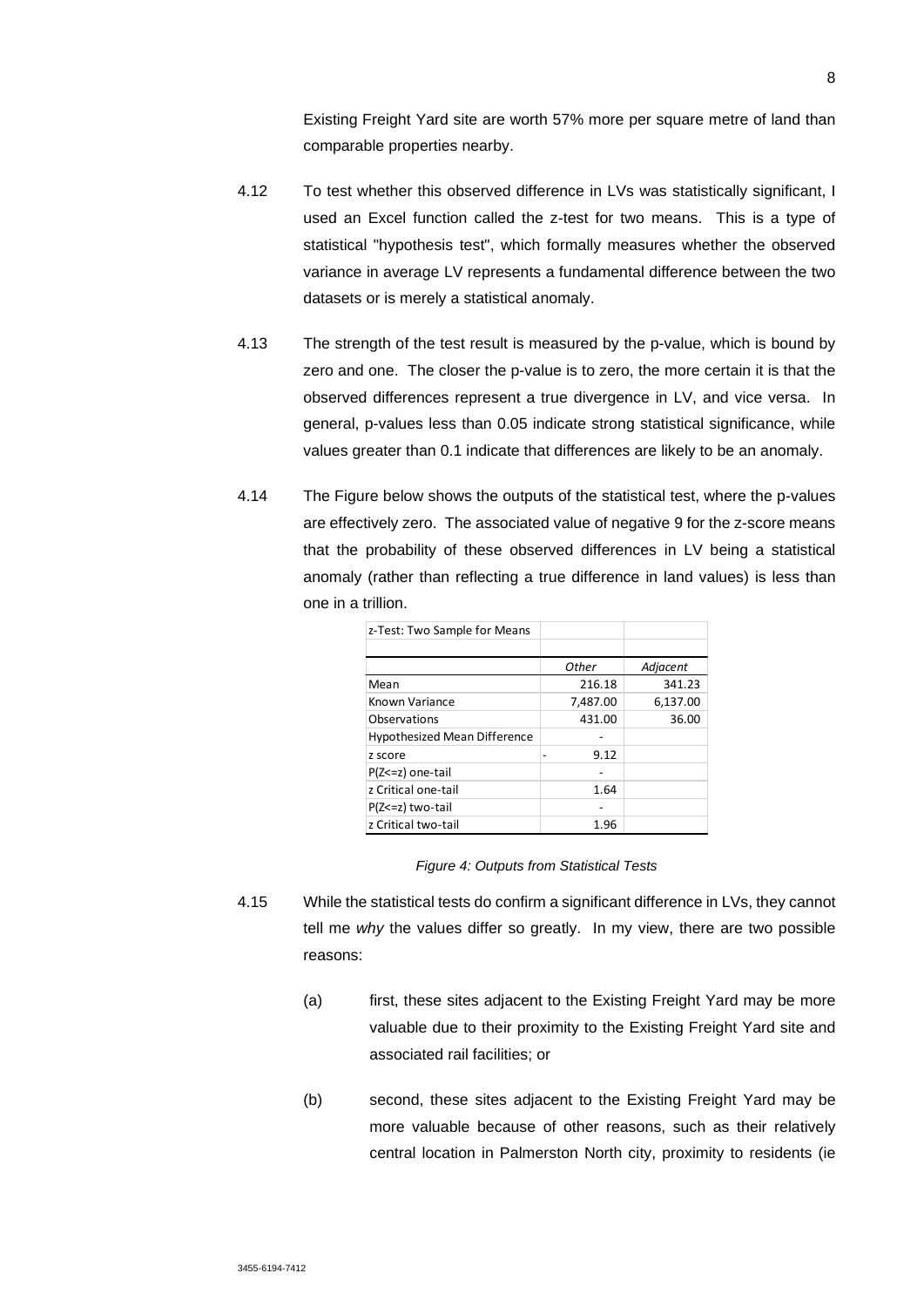workers), accessibility from Tremaine Avenue, and proximity to the CBD.

4.16 I consider it likely that both factors are at work in these circumstances. Accordingly, it follows, that the construction of the Freight Hub and decommissioning of the Existing Freight Yard site will not only free-up relatively valuable industrial land near Palmerston North, but that the relocation of the freight hub activities may also positively influence the value of industrial land adjacent to the new location for the Freight Hub (ie the NEIZ).

#### **Impacts of Changes in Land Use Due to the NoR**

- 4.17 The Freight Hub will span approximately 177 hectares of land between the Palmerston North Airport and Bunnythorpe, approximately 127 hectares of which is currently zoned rural, and the remaining 50 hectares of which is zoned NEIZ.
- 4.18 To understand the potential impacts of changes in land use resulting from the proposed NoR, I used Property Guru to extract information on the land parcels that comprise it. This enabled me to assess the uses to which that land is currently put, and to gauge its current market values.
- 4.19 Property Guru could not trace the outline of the boundaries of the proposed designation ("**Designation Extent**") perfectly, which meant that the results excluded a few parcels that fall within the Designation Extent, while including a few that do not. Overall, however, I consider that the results provide a reasonable approximation of the affected area from which to consider any potential effects on land use changes.
- 4.20 Figure 5 below shows the area for which property information was extracted. It comprises 52 parcels with a total land area of nearly 159 hectares.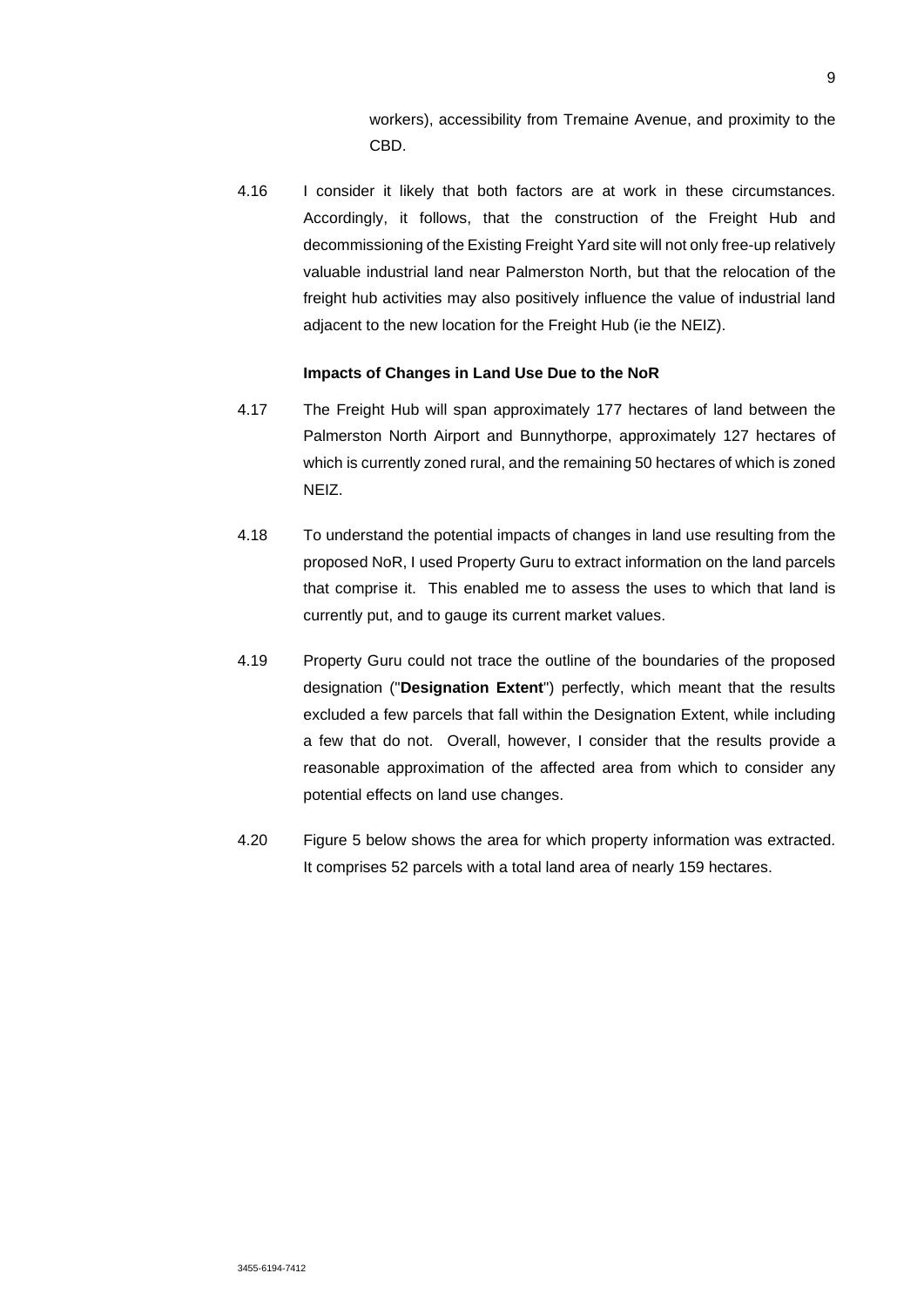

*Figure 5: Property Guru Approximation of Land Affected by the NoR*

4.21 Table 1 summarises the current land uses based on data from Property Guru, along with corresponding land areas and LV.

| <b>Land Use Types</b> | # of<br><b>Properties</b> | <b>Land Area</b><br>(ha) | Total LV (\$m) | $$/m2$ LV |
|-----------------------|---------------------------|--------------------------|----------------|-----------|
| Farming               |                           | 75                       | \$4.7          | \$6       |
| Rural / Lifestyle     | 19                        | 52                       | \$5.9          | \$11      |
| Residential           | 18                        |                          | \$2.8          | \$43      |
| Vacant Industrial     | 6                         | 25                       | \$8.6          | \$35      |
| Other                 | $\overline{2}$            |                          | \$0.5          | \$39      |
| <b>Totals</b>         | 52                        | 159                      | \$23.0         | \$14      |

| Table 1: Land Uses for Parcels within the Designation Extent |  |  |
|--------------------------------------------------------------|--|--|
|                                                              |  |  |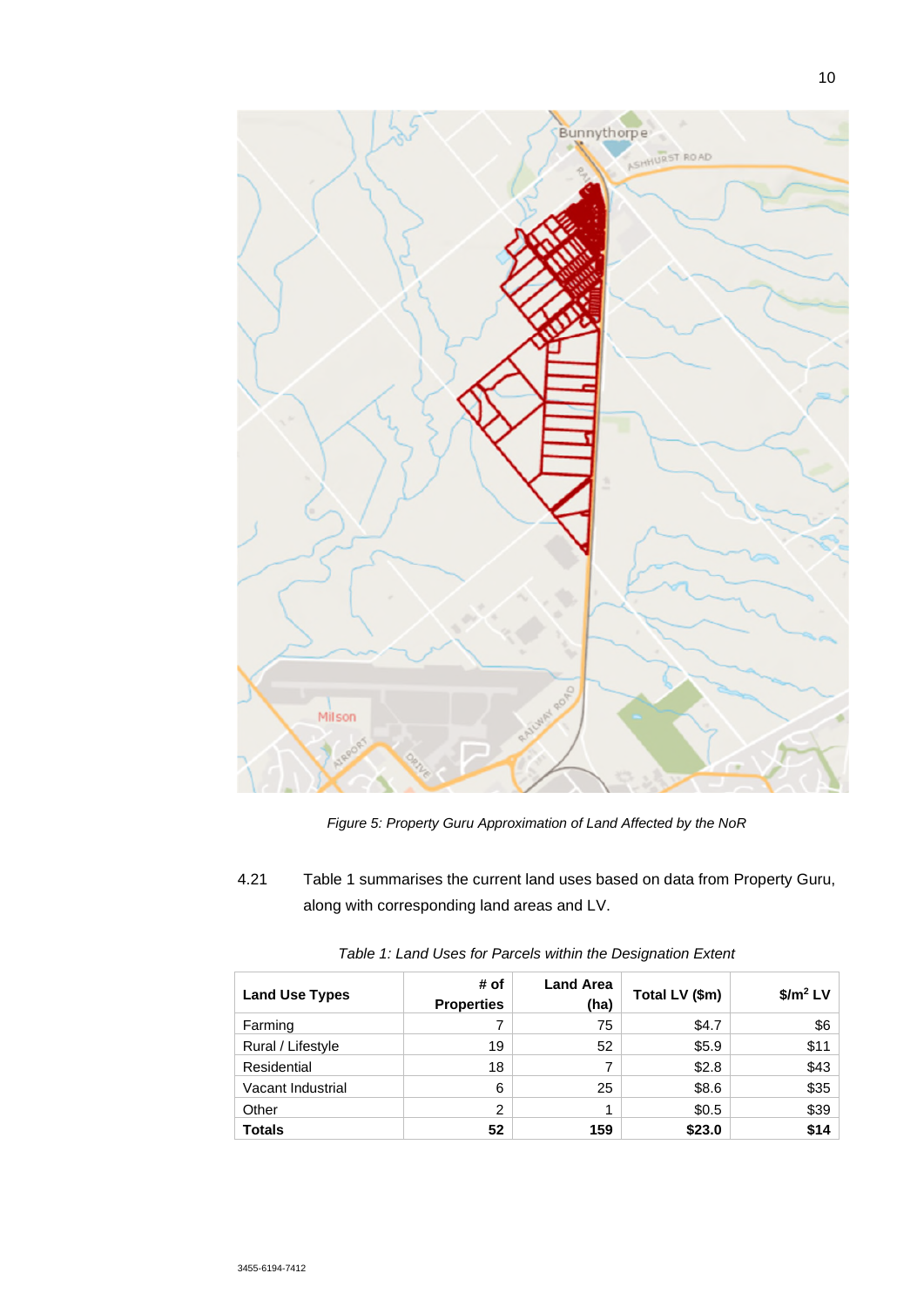- 4.22 Table 1 shows that most of the parcels (71%) within the Designation Extent are either residential or lifestyle (ie rural residential) properties. However, these account for only 37% of the total land area analysed. Farming properties, conversely, account for 13% of land parcels but 47% of land area. The other notable land use is vacant industrial (which represents some of the undeveloped land within the NEIZ), which accounts for just over 10% of parcels but nearly 16% of total land area in the Designation Extent.
- 4.23 Further, the LVs attached to each land use range from \$6 per square metre for farming up to \$43 for residential, with vacant industrial land weighing in at around \$35 per square metre. The overall average per square metre is \$14. These figures are quite low overall compared to land prices elsewhere in the city,<sup>4</sup> which suggests that the loss of land within the Designation Extent will not cause significant opportunity costs. This is particularly true for the land used for farming within the Designation Extent, which Property Guru mostly labels as "uneconomic" due to its evidently marginal nature.
- 4.24 Another important consideration is the potential effects of the accelerated uptake of NEIZ land, 50 hectares of which would be occupied by the Freight Hub. According to reporting recently completed under the National Policy Statement on Urban Development Capacity 2016 ("**NPS-UDC**"), "approximately 150ha of the 212ha of land zoned for large floor-plate development (in the NEIZ) has been developed or has been secured with the intention to develop in the short to medium-term (up to 10 years)."<sup>5</sup> Accordingly, it concludes, there may be a need to consider the provision of additional land for large-lot industrial sooner than previously anticipated.<sup>6</sup>

### 4.25 The same report goes on to state:<sup>7</sup>

One of the drivers for early market interest in securing land in the Extension Area is the announcement of rail access into the area. Rail seems to be a catalyst that is drawing investment interest because of the opportunity for the Extension Area to become a central North Island multi-modal transport and distribution hub that includes convenient access to road, rail and air. Market indications at the end of 2018 are that a number of large sites in the Extension Area are now under contract or have been purchased by development interests.

<sup>4</sup> For example, as shown earlier, the average value of land across various industrial areas of the city was \$216 /  $m^2$ , which is 15 times higher than the average value for the land notionally affected by the NoR.

<sup>&</sup>lt;sup>5</sup> Palmerston North Housing and Business Development Capacity Assessment Report, May 2019.

<sup>6</sup> Ibid. At [2.30] on page 12 states "it is likely that capacity issues for large floor-plate industrial land is likely to arise in the next 10-15 years (medium to long-term) rather than beyond the 20-year horizon (long-term) projected in the Capacity Assessment.

<sup>7</sup> Ibid. At para [7.19] on page 107.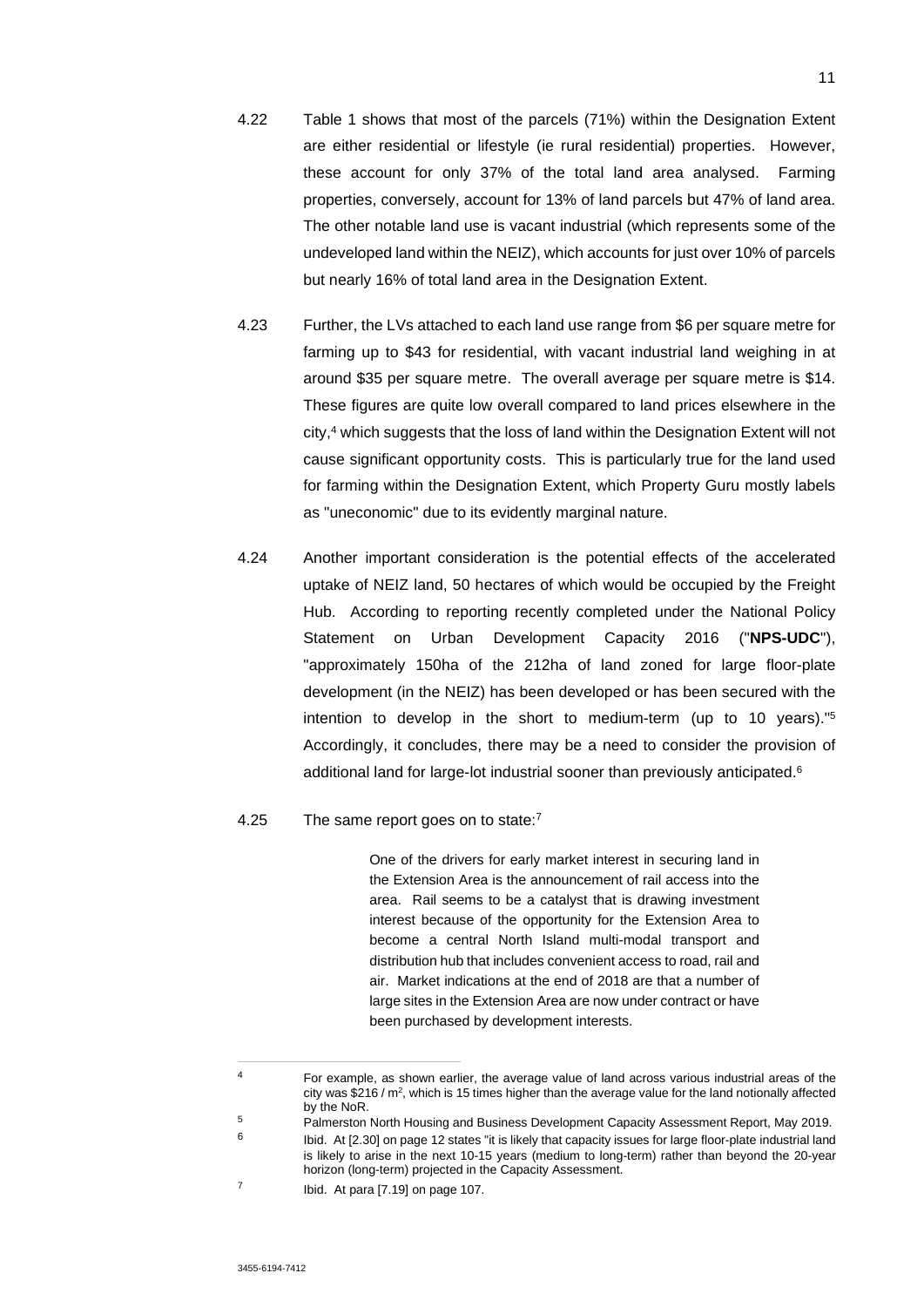- 4.26 In other words, the market started acquiring land in and around the NEIZ extension area in anticipation of an intermodal freight hub because it would create a significant economic anchor towards which complementary activities would naturally gravitate. Therefore, not only would the Freight Hub consume a significant proportion of the Palmerston North city's current stock of large-lot industrial land, but it has also accelerated the uptake of peripheral land to enable the agglomeration of like-activities. This agglomeration (or clustering) of economic activity, in turn, will generate economic benefits by reducing transport costs and lifting the average productivity of businesses (for example, through the sharing of labour, specialised assets, and ideas). Indeed, these agglomeration benefits are the motivating force for compatible / related economic activities willingly collocating with one another across the world.
- 4.27 As a result, Palmerston North city will need to start planning for the rezoning of other land to ensure that there is a sufficient supply of large-lot industrial sites to meet requirements over the longer term. I do, however, reiterate that the loss of some NEIZ land to the Freight Hub will be offset, at least partially, by the release of land currently occupied by the Existing Freight Yard (assuming this is redeveloped for industrial purposes). Given the relative proximity of that land to the CBD, it is highly likely to be more valuable than the land occupied by the Freight Hub in the NEIZ.
- 4.28 On the basis that I am not aware of any factors that would preclude the successful identification and rezoning of additional land to offset the increased uptake of NEIZ as a result of the Freight Hub and complementary land uses, it is unlikely, in my view, that there will be any adverse economic effect. Conversely, the development of the new Freight Hub at the proposed location will instead give effect to PNCC's objective of using "Palmerston North's central location and access to road, rail and air transport to build a significant futureproofed freight and distribution hub."<sup>8</sup>

#### **Effects on employment and other construction related effects**

4.29 The future development of the Freight Hub will cost several hundred million dollars and hence create significant economic stimulus for the Palmerston North city, Manawatu-Whanganui region, and the broader North Island economy. For example, the process of planning for, designing, and constructing the various buildings and structures that comprise the Freight Hub will draw in workers from many fields and create jobs and incomes for numerous workers across a broad range of fields. For example, the following

<sup>8</sup> https://www.pncc.govt.nz/media/3130972/city-development-2018.pdf, page 16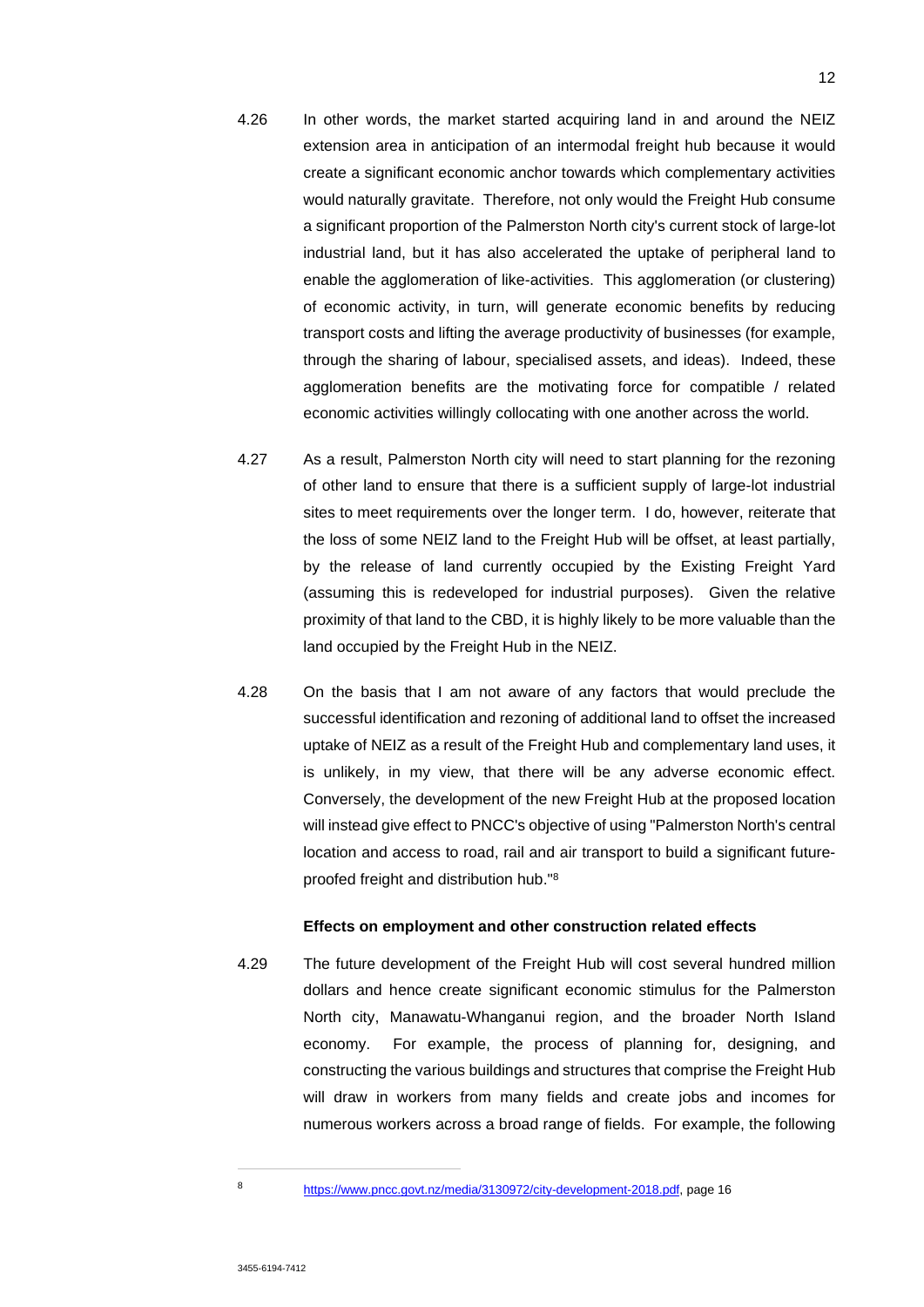workers would be required to complete the Freight Hub, many of which would be city / regional locals:

- (a) architects, planners, lawyers;
- (b) quantity surveyors:
- (c) transport specialists;
- (d) civil and structural engineers;
- (e) site preparation workers;
- (f) building contractors and sub-contractors; and
- (g) plumbers, electricians, glaziers.
- 4.30 To estimate the potential economic impacts associated with the design and construction of the Freight Hub, I used a multiplier analysis. This incorporates detailed matrices called input-output tables, which show how the various sectors of the economy are interrelated. Consequently, they enable the overall impact of the proposal, including its flow on effects, to be estimated.
- 4.31 Given the scale of the Freight Hub development and its construction will likely draw on resources from a broad area, I selected the entire North Island as the relevant study area. For each major phase in the development process, I then mapped the estimated costs to sectors of the North Island economy. Finally, I overlaid the corresponding economic multipliers to derive the estimated impacts on North Island GDP, employment, and household incomes. Table 2below presents the results.

| <b>Economic Impact Measures</b> | <b>Direct</b> | Flow-On | Total  |
|---------------------------------|---------------|---------|--------|
| GDP Sm                          | \$300m        | \$680m  | \$980m |
| Employment (FTE-years)          | 2.960         | 6.230   | 9.190  |
| Household Incomes \$m           | \$185m        | \$295m  | \$480m |

*Table 2: Estimated Total Economic Impacts of Construction (\$million)*

4.32 As demonstrated in Table 2, construction of the Freight Hub could generate nearly \$1 billion of GDP for the North Island (including \$680 million of flow-on effects), and create employment for nearly 9,200 full-time-equivalent years ("**FTE-years**").<sup>9</sup> In addition, increased employment could boost household incomes (ie worker wages and salaries) by around \$480 million over the construction period for the Freight Hub.

<sup>9</sup> An FTE-year means one full-time equivalent employed for a full year. Hence, 9,200 FTE-years could mean 4,600 people employed for two years, 920 people employed for 10 years, and so on.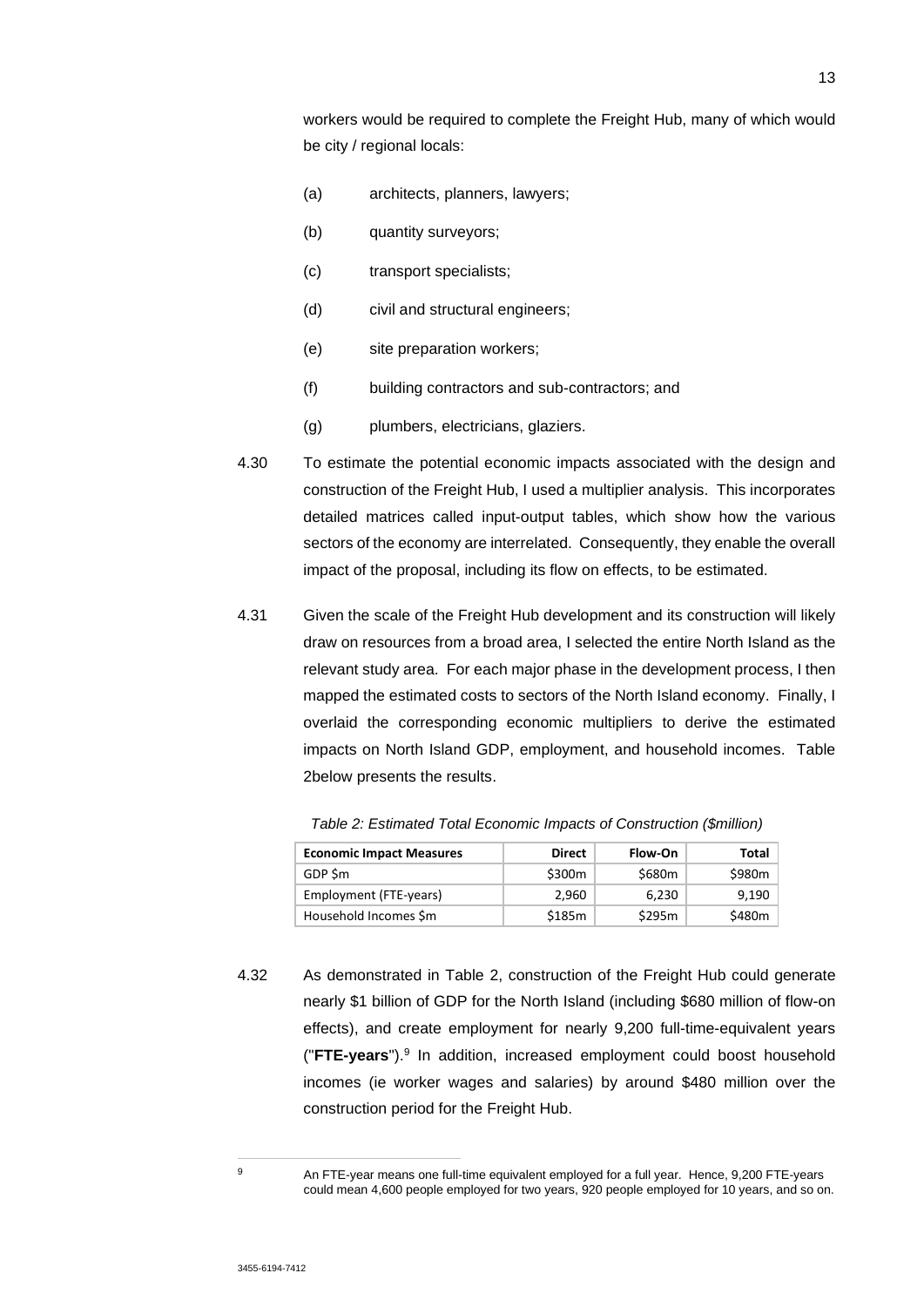4.33 Since the construction period is expected to last approximately 8 to 10 years, it is helpful to convert these aggregate estimates into annual equivalents. To that end, Table 3 restates the impacts above on an annual basis assuming a construction period of 10 years.

*Table 3: Estimated Annual Economic Impacts of Construction (\$million)*

| <b>Economic Impact Measures</b> | <b>Direct</b>     | Flow-On           | Total |
|---------------------------------|-------------------|-------------------|-------|
| GDP Sm                          | \$30 <sub>m</sub> | \$68m             | \$98m |
| Employment (FTE-years)          | 296               | 623               | 919   |
| Household Incomes \$m           | \$18m             | \$30 <sub>m</sub> | \$48m |

- 4.34 Table 3 shows that construction of the Freight Hub could boost North Island GDP by nearly \$100 million per annum for 10 years, create full-time employment for nearly 920 people (again, for 10 years), and boost annual household incomes by \$48 million.
- 4.35 Assuming that half of these North Island impacts occur regionally, the Freight Hub could boost regional GDP by nearly \$50 million per annum for 10 years, provide employment for almost 460 people, and lift regional household incomes by \$24 million per annum for 10 years.
- 4.36 This shows that the economic impacts of construction of the Freight Hub are significant, and represent a material gain to both the regional and wider North Island economies.
- 4.37 It is also important to put these economic impacts in the context of the likely effects of several other major projects that are anticipated for the Palmerston North city and Manawatu-Whanganui region over the next 10 years or so. A list of these other projects (reproduced in Figure 6 below) was compiled by PNCC and subsequently outlined in several documents, including a recent report titled Urban Development Capacity Indicators for Palmerston North (June 2020).<sup>10</sup>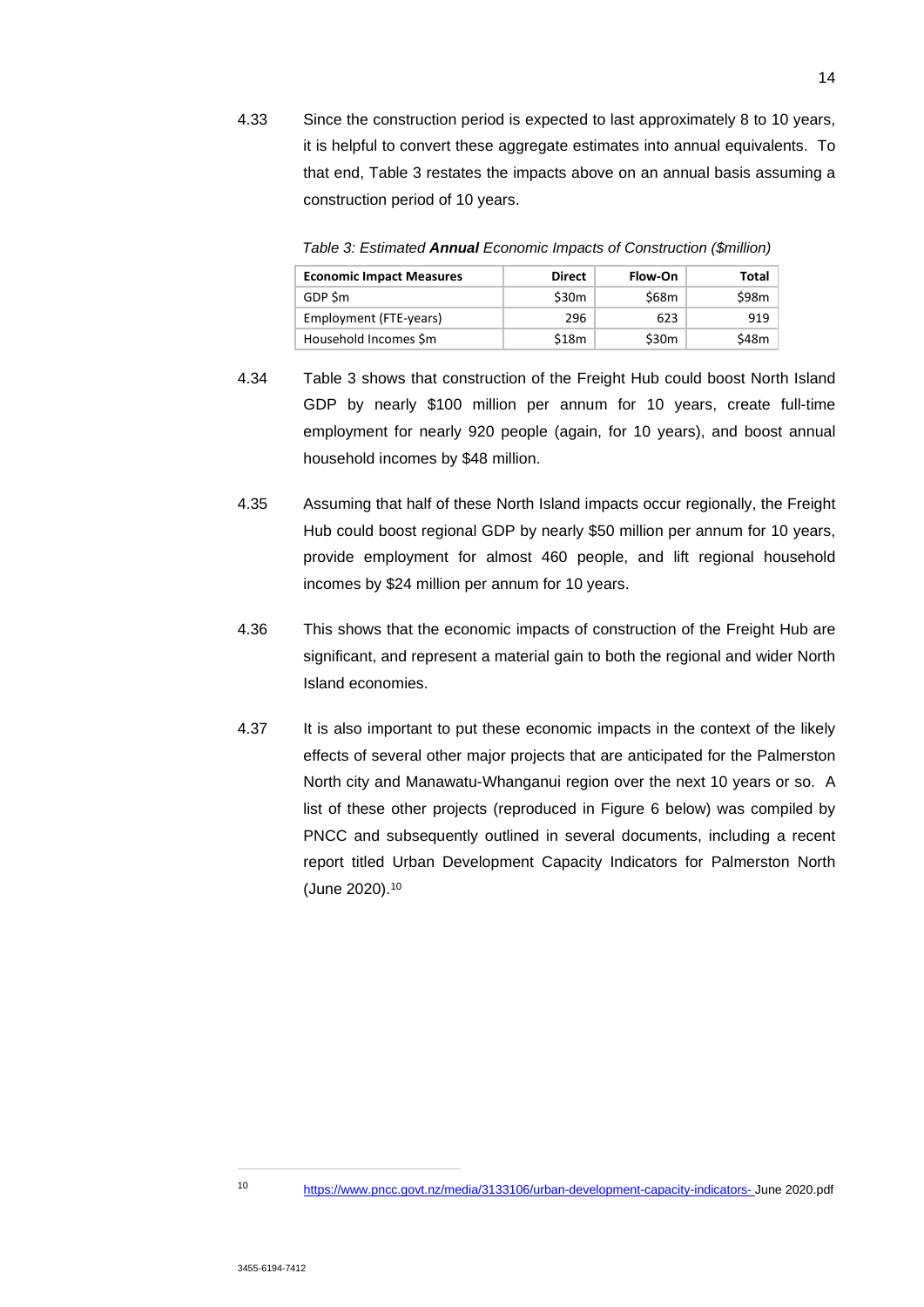| Major development and<br>construction projects announced                                                                                                                                                                                                                              | <b>Development</b>                      | \$ million                      | <b>Timing</b>        |  |
|---------------------------------------------------------------------------------------------------------------------------------------------------------------------------------------------------------------------------------------------------------------------------------------|-----------------------------------------|---------------------------------|----------------------|--|
|                                                                                                                                                                                                                                                                                       | Manawatū Gorge                          | 650                             | start January 2020   |  |
| for Palmerston North and the                                                                                                                                                                                                                                                          | Linton and Ohakea regeneration plan     | 397                             | $2018 - 2030$        |  |
| Manawatū region amount to more<br>than \$3.0 - \$4.0 billion of                                                                                                                                                                                                                       | Mercury Energy - Turitea                | 256                             | started August 2019  |  |
| construction activity over the                                                                                                                                                                                                                                                        | Massey University capital plan          | 230                             | $2020 - 2030$        |  |
| period to 2030.                                                                                                                                                                                                                                                                       | Powerco growth and security projects    | 150                             | $2017 - 2024$        |  |
|                                                                                                                                                                                                                                                                                       | Hokowhitu campus redevelopment          | $90 - 135$                      | started late 2019    |  |
| Some projects under development<br>do not have final values for the<br>project, such as the construction<br>of the MidCentral critical service<br>block and KiwiRail freight hub.<br>although KiwiRail suggests it<br>might attract \$4 billion in<br>investment to Palmerston North. | P-8A Poseidon aircraft - infrastructure | 300                             | finish by 2023       |  |
|                                                                                                                                                                                                                                                                                       | NZTA regional roading investment        | cost and timing to be confirmed |                      |  |
|                                                                                                                                                                                                                                                                                       | <b>BUPA</b> retirement village          | 40                              | started 2017         |  |
|                                                                                                                                                                                                                                                                                       | KiwiRail regional freight hub           | cost and timing to be confirmed |                      |  |
|                                                                                                                                                                                                                                                                                       | MidCentral DHB acute services block     | 370                             | timing uncertain     |  |
|                                                                                                                                                                                                                                                                                       | MidCentral sugical and mental health    | 57                              | late 2020/early 2021 |  |
|                                                                                                                                                                                                                                                                                       | Countdown distribution centre           | 66                              | $2020 - 2021$        |  |

#### *Figure 6: Major Projects Planned for the City/Region*

- 4.38 This broader list of major projects shows that the Freight Hub will be one of many major initiatives that will significantly bolster local / regional GDP, incomes, and employment. Taken as a whole, this forthcoming body of work will create sustained employment for a large and diverse workforce, rather than resulting in only one-off, transient economic effects.
- 4.39 Further, the Freight Hub will have significant employment effects over the longer term due to ongoing operations. According to preliminary analyses performed by KiwiRail, the Freight Hub (and its associated onsite freight partners) could provide full-time employment for more than 1,000 people. This is likely to be conservative however because these estimates are based on current KiwiRail employment figures from the Existing Freight Yard. As the Freight Hub grows to reach its long-run operating capacity, the fulltime employment figures are likely to significantly exceed the baseline estimate of 1,000 people.

#### **Effects on housing demand**

4.40 The increases in employment associated with the construction of the Freight Hub – and the other major projects identified above – will increase the demand for local housing, and hence potentially place some pressure on Palmerston North city's housing market. The diagram below broadly illustrates the general relationship between the estimates of increased employment tabulated above, and the corresponding impacts on the demand for city housing.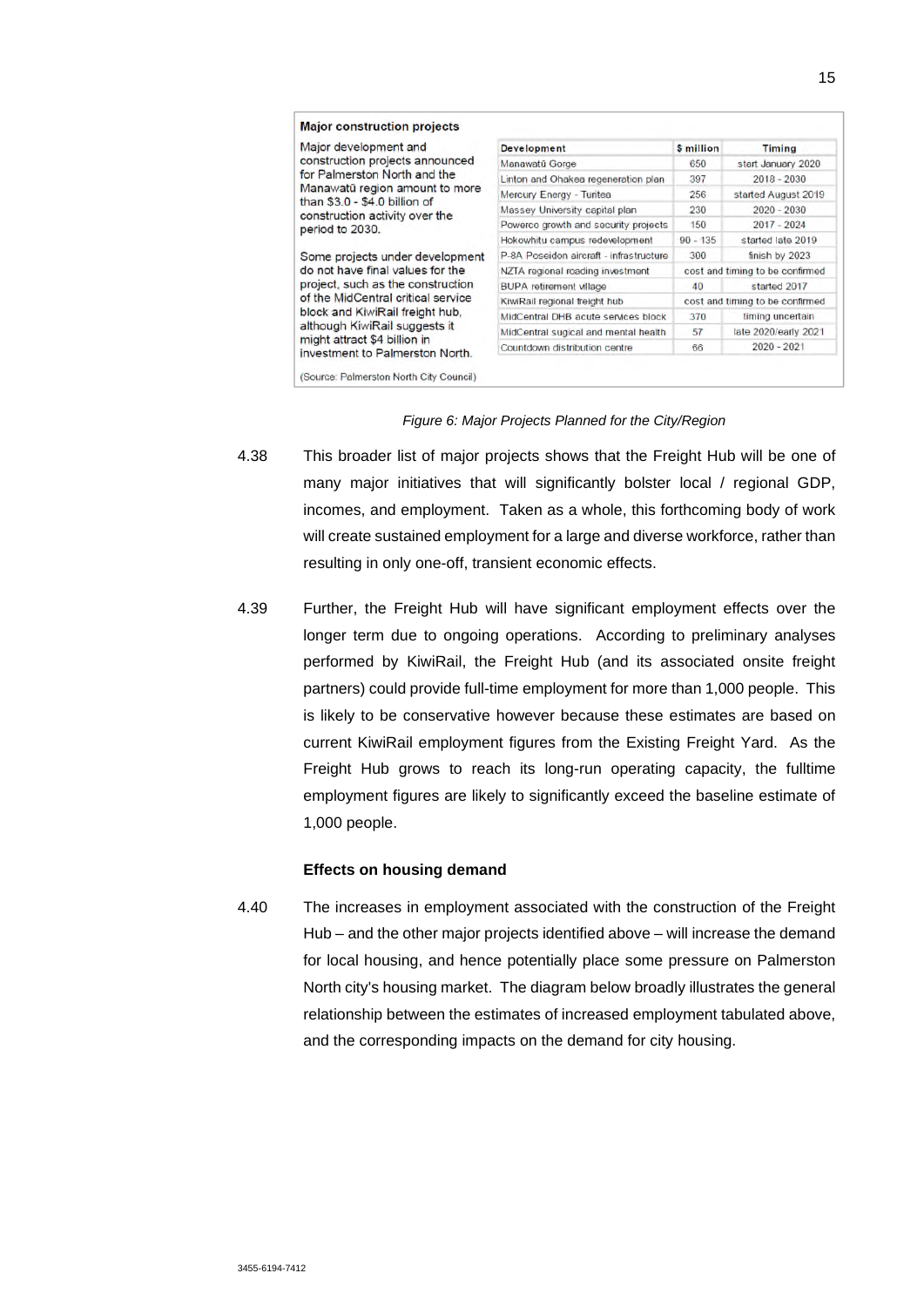

*Figure 7: Relationship between Freight Hub Costs / Impacts and Local Housing Demand* 

- 4.41 To summarise, construction of the Freight Hub will increase the demand for employment in Palmerston North city, some of which will be met by the existing population, and some of which will be met by migration into the city. These workers who are coming to the city, in turn, will need somewhere to live, thereby increasing the demand for city housing.
- 4.42 To estimate the level of this effect, I determined the proportion of Freight Hub construction costs spent in the city, plus the proportion of the resulting increase in local city employment met by migration.
- 4.43 In the absence of any concrete information on the likely share of construction costs spent in the city, and in the interests of adopting a conservative approach, I assumed that a quarter of total construction costs will be spent in Palmerston North, and that half of the resulting increase in city employment will be met by migration. Then, I applied these assumptions to the estimated annual increases in employment during construction shown in Table 3 above. Under these assumptions, I estimated that construction of the Freight Hub will generate local housing demand for an additional 115 dwellings (over and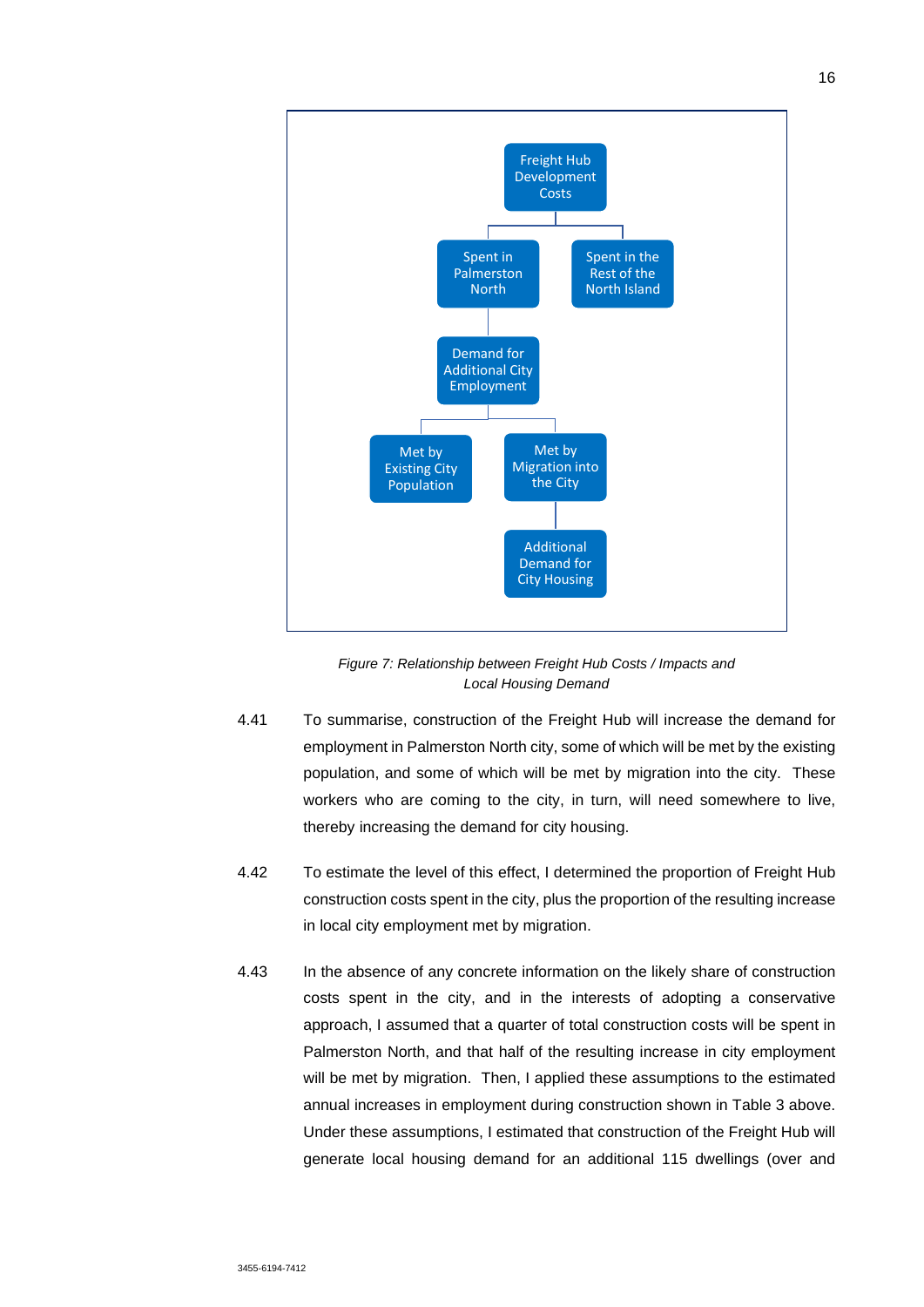above the demand that would be anticipated if the Freight Hub was not constructed).

4.44 While this might seem like a significant figure itself, it needs to be considered in context. Specifically, according to the 2017 Sense Partners household projections for Palmerston North city, this will equate to only about a quarter of a year's average demand for additional dwellings out to 2043. Those household projections were contained in reporting recently completed under the NPS-UDC and are reproduced below.

| <b>Sense Partners</b><br>(September 2017) |                         | <b>Statistics New Zealand</b><br>(December 2016) |                   |                         |                      |
|-------------------------------------------|-------------------------|--------------------------------------------------|-------------------|-------------------------|----------------------|
|                                           | Average annual change   |                                                  |                   | Average annual change   |                      |
| Period ended Households                   | Number of<br>households | Rate of<br>change(96)                            | <b>Households</b> | Number of<br>households | Rate of<br>change(%) |
| 28,000                                    |                         |                                                  | 28,000            |                         |                      |
| 28,900                                    | 180                     | 0.6%                                             | 28,900            | 180                     | 0.6%                 |
| 31,500                                    | 371                     | 1.2%                                             | 31,500            | 520                     | 1.2%                 |
| 33,000                                    | 300                     | 0.9%                                             | 33,500            | 400                     | 1.2%                 |
| 35,300                                    | 460                     | 1.4%                                             | 35,100            | 320                     | 0.9%                 |
| 37,600                                    | 460                     | 1.3%                                             | 36,600            | 300                     | 0.8%                 |
| 40,000                                    | 480                     | 1.2%                                             | 37,900            | 260                     | 0.7%                 |
| 42,100                                    | 420                     | 1.0%                                             | 39,000            | 220                     | 0.6%                 |
| 44,300                                    | 440                     | 1.0%                                             |                   |                         |                      |
|                                           |                         |                                                  |                   |                         |                      |

*Table 4: Long-term household projections for Palmerston North*

ource: Statistics New Zealand and Sense Partners

# **5. RESPONSE TO SUBMISSIONS**

- 5.1 The following submitters have raised matters relating to the economic effects of the Freight Hub on the economy that relate to matters addressed in my assessment:
	- (a) Aaron Fox;
	- (b) Accelerate 25;
	- (c) Manuwatu and Horowhenua District Councils;
	- (d) Central Economic Development Agency ("**CEDA**");
	- (e) Danelle O'Keefe and Duane Butts;
	- (f) Darren Green;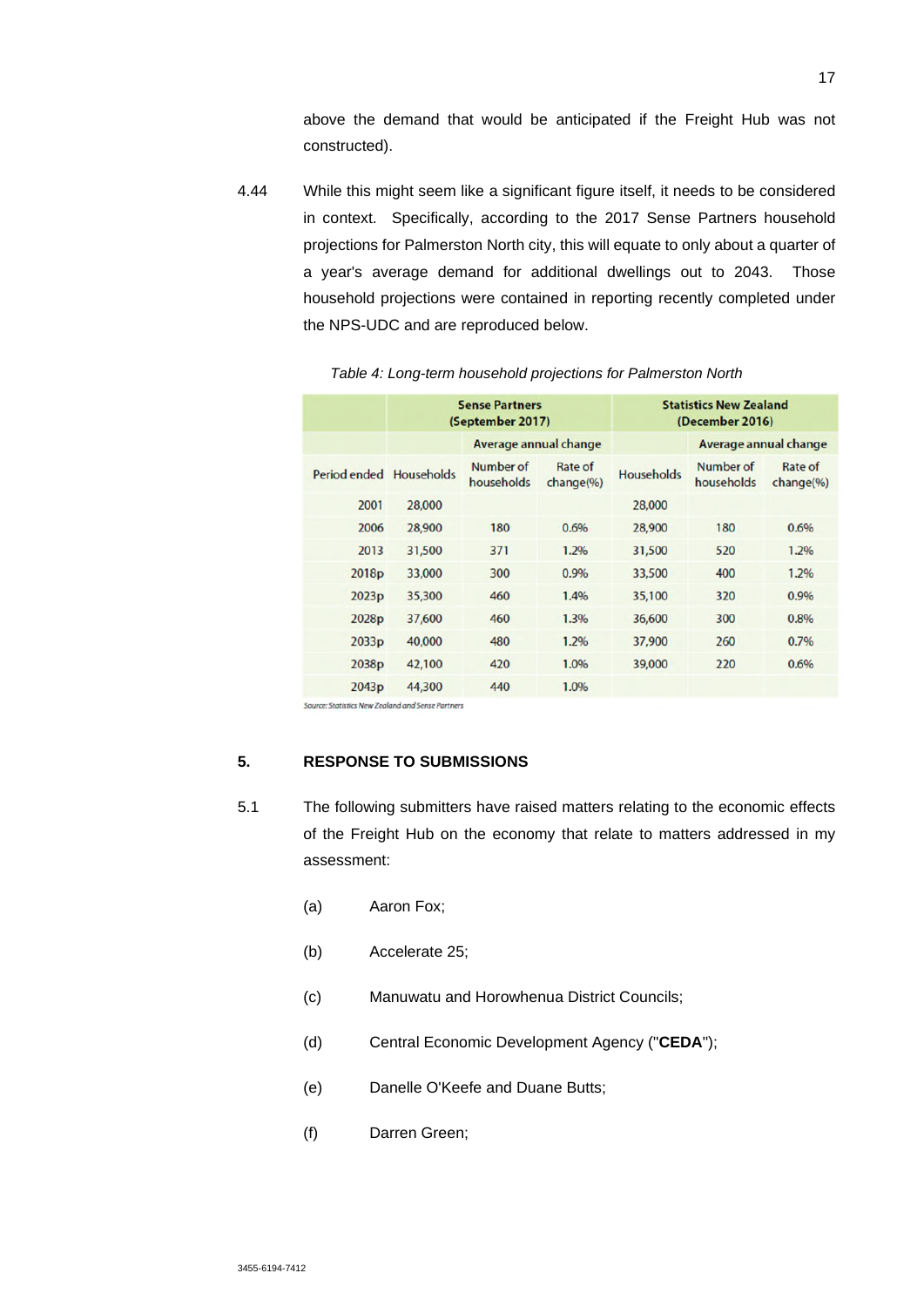- $(g)$  submitter 97;<sup>11</sup>
- (h) Nicola Schreurs and Thomas Good; and
- (i) Peter Gore and Dale O'Reilly.
- 5.2 I have considered these submissions and respond to them by way of themes rather than individual submissions. Mr Paling has addressed, in his evidence, economic effects relevant to his assessment and area of expertise.<sup>12</sup>

#### **Economic Benefits of the Freight Hub**

- 5.3 Several submitters identified various economic benefits likely to arise from the Freight Hub. Those submitters include the Central Economic Development Agency, Accelerate 25, and Horowhenua District Council.
- 5.4 The likely economic benefits cited by these submitters include:
	- (a) that freight businesses will invest in the region due to the increased volumes distributed through the Freight Hub;
	- (b) job creation in the build phase:
	- (c) reduced costs of building and maintaining roads;
	- (d) central city land released for higher value activities;
	- (e) reduced emissions from transitioning from road to rail; and
	- (f) safer roads in central Palmerston North.
- 5.5 I acknowledge these benefits and consider that they will be both significant and enduring.

#### **Opportunity Cost of Designated Land**

- 5.6 Some submitters have raised concerns about the opportunity cost of land foregone to designation. For example, Nicola Schreurs and Thomas Good state that 66 properties will be subsumed, which inflates the overall cost of the proposed Freight Hub. Firstly, I understand that approximately only 24 dwellings will need to be acquired, not 66.<sup>13</sup>
- <sup>11</sup> KiwiRail understands from PNCC that this submitter wishes to remain anonymous.

<sup>12</sup> Evidence of Richard Paling, dated 9 June 2021, at section 8.

<sup>13</sup> This issue was addressed in the social impact assessment, which can be accessed here https://www.pncc.govt.nz/media/3133269/j-social-impact-assessment.pdf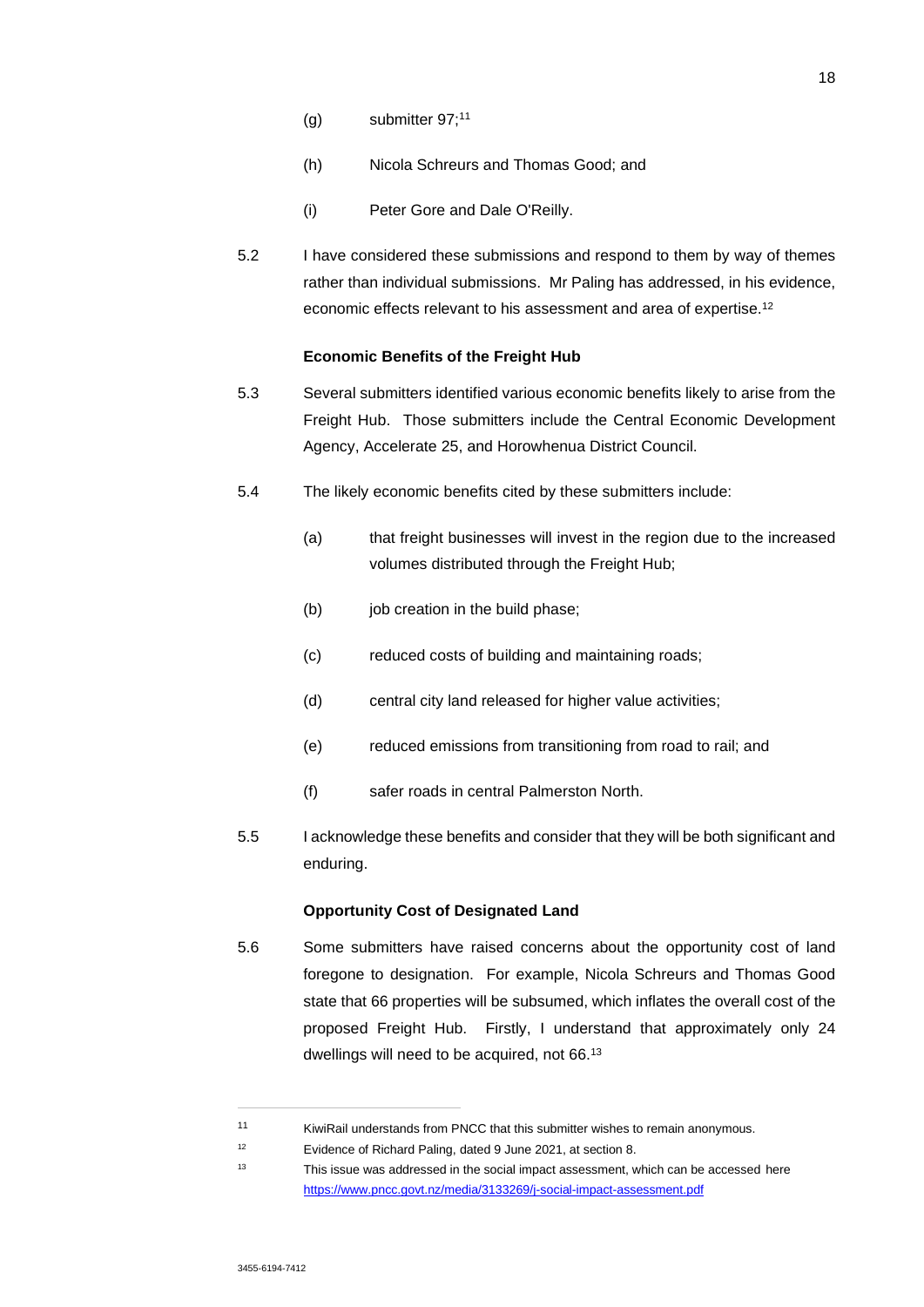- 5.7 I acknowledge that the Freight Hub will require the acquisition of properties that currently contain dwellings. However, I disagree with the assertion by submitters that the underlying land is expensive and will therefore significantly inflate the overall cost of the Freight Hub.
- 5.8 According to the Property Guru data shown in paragraph 4.23 above, the average value of land within the Designation Extent is \$14 per square metre. This is very low overall. For example, the average LV across various industrial areas of the city was \$216 per square metre, which is 15 times higher.
- 5.9 Even if the value of buildings and other improvements are included in the calculations, according to Property Guru, the value of properties within the Designation Extent remains relatively low. In fact, the average value of land and buildings in the affected area translates to only \$21 per square metre of land, which is ten times lower than the value of land alone in the city's various industrial areas (of  $$216 / m<sup>2</sup>$ ).
- 5.10 For further context, I used Property Guru to extract data on every vacant residential section sold in Palmerston North city over the last two years to gauge their current values. This provided data on 282 sections with a total land area of 34.6 hectares and a combined value of \$123 million. This equates to an average land value of \$354/m<sup>2</sup>, which is more than 16 times higher than the average value of land and buildings within the Designation Extent per square metre of land.
- 5.11 Finally, PNCC's assessment of feasible housing capacity undertaken pursuant to the NPS-UD or its predecessor – assumes that greenfield residential sections will have an average land value of \$533 / m<sup>2</sup>.<sup>14</sup> This is 25 times higher than the combined value of land and buildings within the Designation Extent per square metre of land.
- 5.12 I therefore disagree that the proposed location of the NoR, coupled with the existing uses of the underlying land will significantly inflate the cost of the Freight Hub. Given the relative LVs outlined above, the opposite appears to be the case.
- 5.13 Other submitters, such as Peter Gore and Dale O'Reilly, are concerned about the loss of productive farm sites in the affected area. I acknowledge that smallscale farming occurs on some of the affected land. However, detailed reviews of aerial photos – coupled with official employment data and Property Guru

<sup>14</sup> PNCC Housing & Business Development Capacity Assessment Summary Report, May 2019, page 19.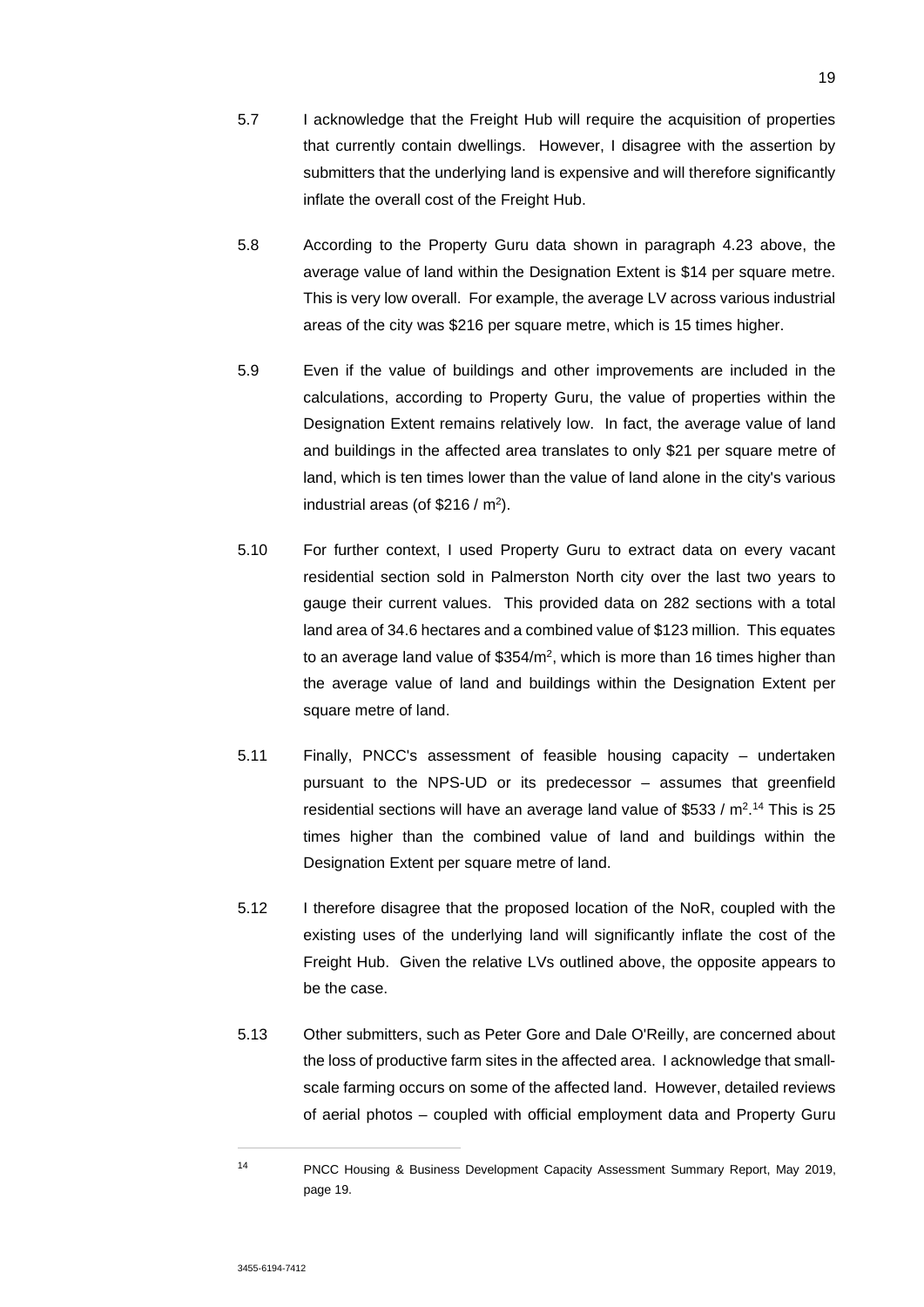information – suggest that the extent of any productive farming in limited in this area. Moreover, land currently used for farming within the Designation Extent had an average LV of only \$6 per square metre, which is very low compared to the value of land in other parts of the city (as described above at paragraphs 4.22 to 4.23 of my evidence).

#### **Impacts on Residential Land/Dwelling Market**

- 5.14 Some submitters consider that the land would better used for other purposes, such as residential development. For example, Aaron Fox contends that the Freight Hub land would be better used for housing in response to a "pressing need for space within the city's boundaries for new subdivision."
- 5.15 To assess the need for additional land to meet projected residential growth, I reviewed reports and data published under the NPS-UDC. First, I considered PNCC's housing capacity assessment ("**HCA"**), which compares projected housing demand to future supply to assess likely sufficiency.
- 5.16 PNCC's latest HCA was completed in May 2019 and indicates that the city has sufficient supply to meet short-term needs, but requires more capacity to meet medium- and long-term demand.<sup>15</sup>
- 5.17 To meet those longer-term future requirements, a City Development Strategy and integrated spatial plan have recently been adopted by PNCC, which set various directions that will improve the city's dwelling supply in both existing and new/greenfield areas.<sup>16</sup> The Section 42A Report confirms that the Council also considers that sufficient land is available to be zoned and serviced to accommodate predicted greenfields residential growth.<sup>17</sup>
- 5.18 In addition, the city's new Housing and Future Development Plan clearly prioritises future greenfield areas for growth. The map below illustrates that below, which confirms that the land for the Freight Hub was **not** identified as a future residential development.<sup>18</sup>

<sup>15</sup> Available here https://www.pncc.govt.nz/media/3133754/housing-business-developmentcapacity-assetsment-may-2019.pdf

<sup>&</sup>lt;sup>16</sup> The city development strategy is contained in a stand-alone document, which is available here https://www.pncc.govt.nz/council-city/official-documents/strategic-direction/goal-1-aninnovative-and-growing-city/city-development-strategy/. The spatial plan appears on page 170 of the 10 Year Plan (LTP), which is available here https://www.pncc.govt.nz/media/3131028/10year-plan-2018-28.pdf

<sup>17</sup> Section 42A Report dated 18 June at paragraph [818].

<sup>18</sup> Available here https://www.pncc.govt.nz/media/3130979/housing-and-future-development-plan-2018.pdf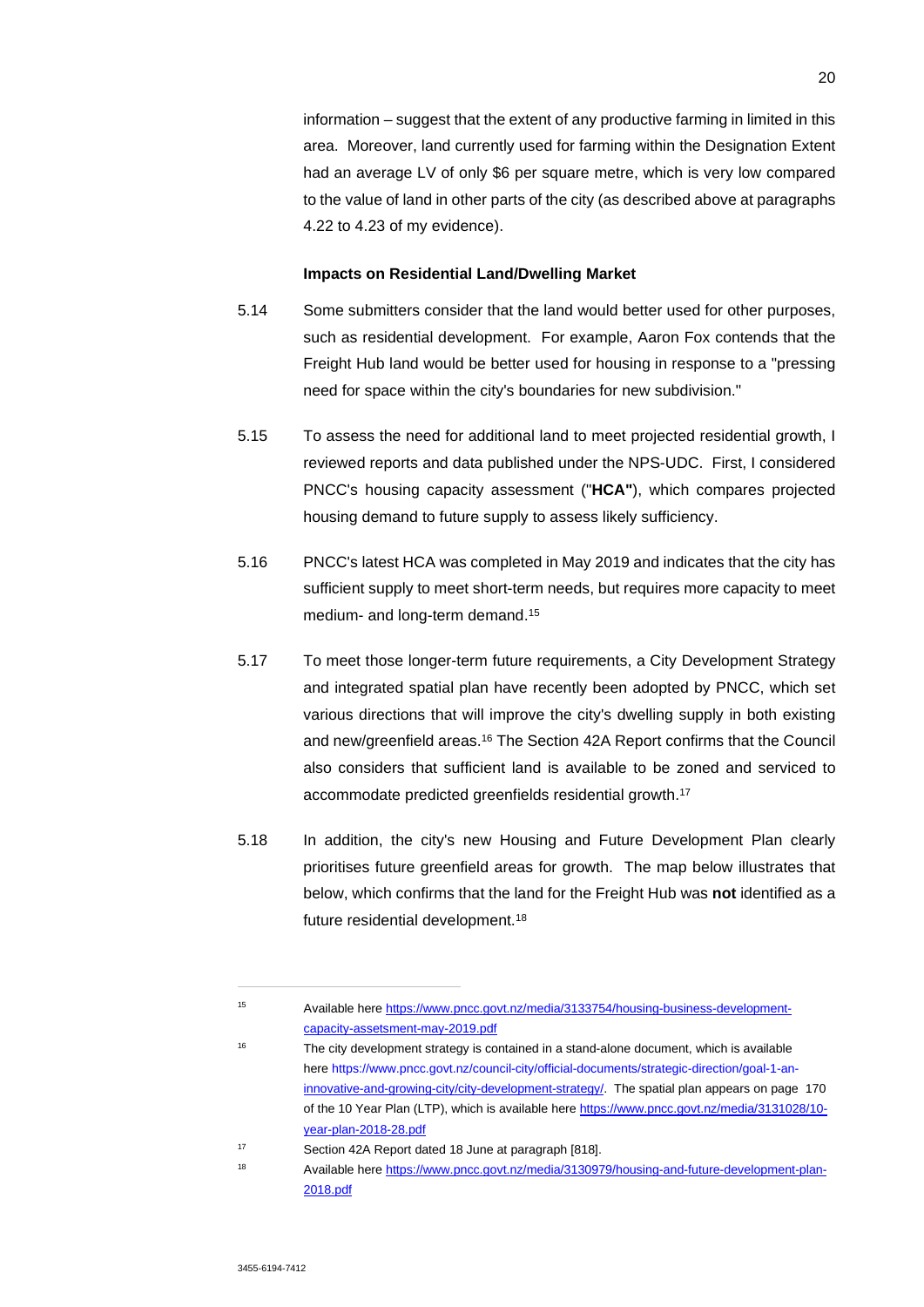

*Figure 8: Future Development Areas in PNCC Housing & Future Development Plan* 

- 5.19 Although the land for the Freight Hub has not been identified as a future development area, I reviewed an NPS-UD indicator called the price-cost ratio, to see whether there is a profound existing shortage of residential land that may justify the future use of the NoR land for residential uses.
- 5.20 The price-cost ratio measures the ratio of dwelling prices to construction costs (excluding land). In general, values less than 1.5 signal that the land market is operating well, with house price inflation driven mainly by higher construction costs. Conversely, values greater than 1.5 indicate a lack of available land supply relative to demand, with house price inflation driven mostly by land prices.
- 5.21 Bearing that definition in mind, *Figure 9* compares Palmerston North's pricecost ratio (the yellow line) to Auckland's (the green line) – a city that is widelyknown to have had a profound residential land shortage for many years.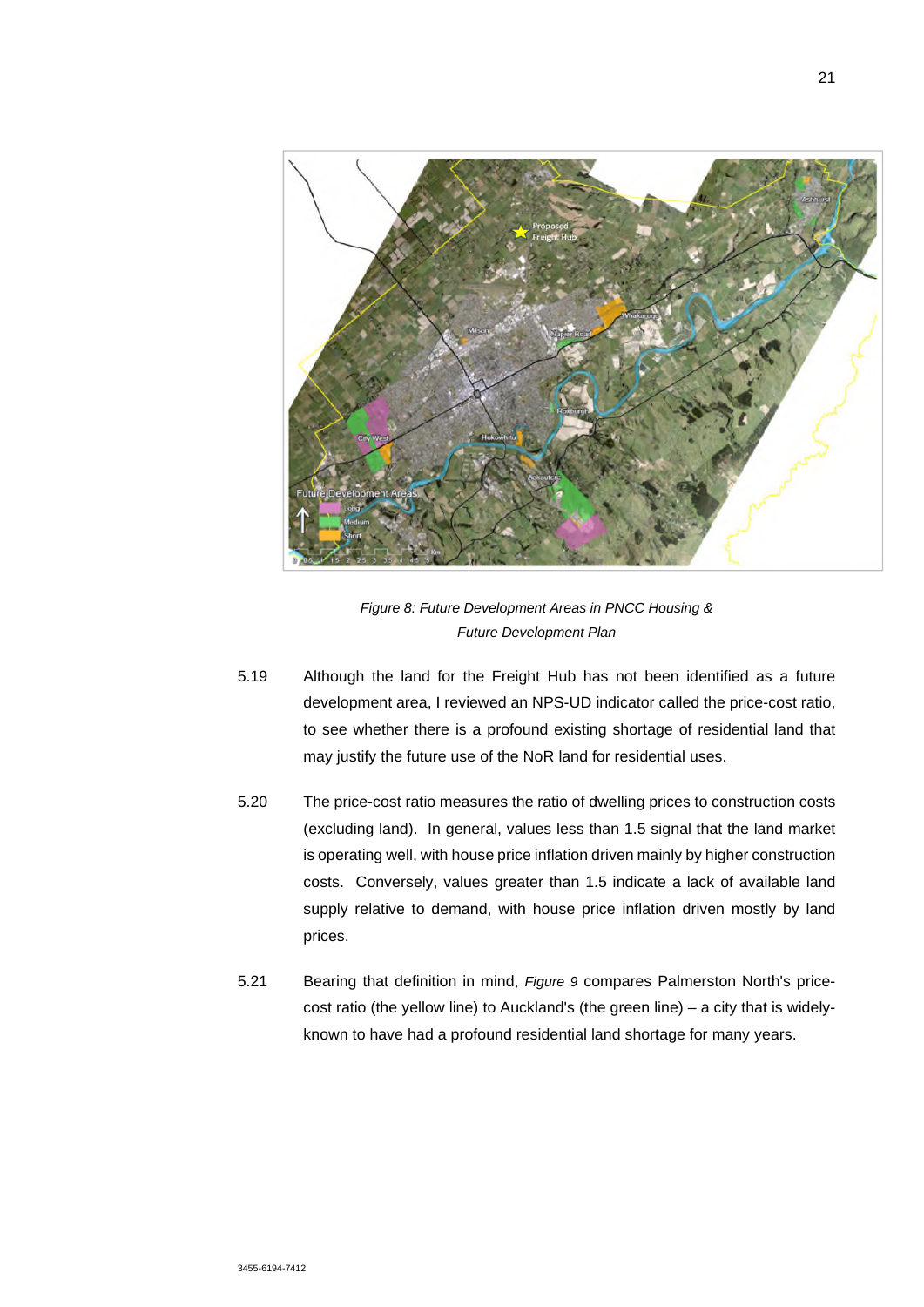

*Figure 9: Price-Cost Ratios for Palmerston North (yellow) and Auckland (green)* 

- 5.22 Figure 9 shows that, despite a gradual increase over the last five years, Palmerston North's price-cost ratio has remained below 1.5 since at least 1993. Auckland's, conversely, has been above 1.5 since 1994 and has even been as high as 3 in recent times. This further reinforces the observation that Palmerston North does not have a significant shortage of residential land that would justify rezoning the NoR land for that purpose.
- 5.23 Given that recent PNCC analyses identify and confirm several future growth areas around the city, none of which are near the NoR land, I disagree that the Freight Hub proposal foregoes the land for residential purposes. I do not consider that this land would not have been used for residential development absent the Freight Hub.
- 5.24 Aaron Fox also expresses concern that people whose land is acquired because of the designation for the Freight Hub may not reinvest funds into similar properties elsewhere in the district, which will affect supply. However, if those properties were owner-occupied, a failure to purchase another home elsewhere in the district has no net impact on the city's residential market, because both supply and demand fall by the same amount.

#### **Regional Employment and GDP Effects**

5.25 Several submitters have raised issues regarding the Freight Hub's likely impacts on the regional economy, particularly employment effects. For example. Aaron Fox describes the Freight Hub representing aspirational economic forecasting, coupled with unrealistic projections of 1,000 new jobs and \$4 billion of investment over a 10-year period. Similarly, Darren Green considers that the promise of new jobs will come at the expense of old ones,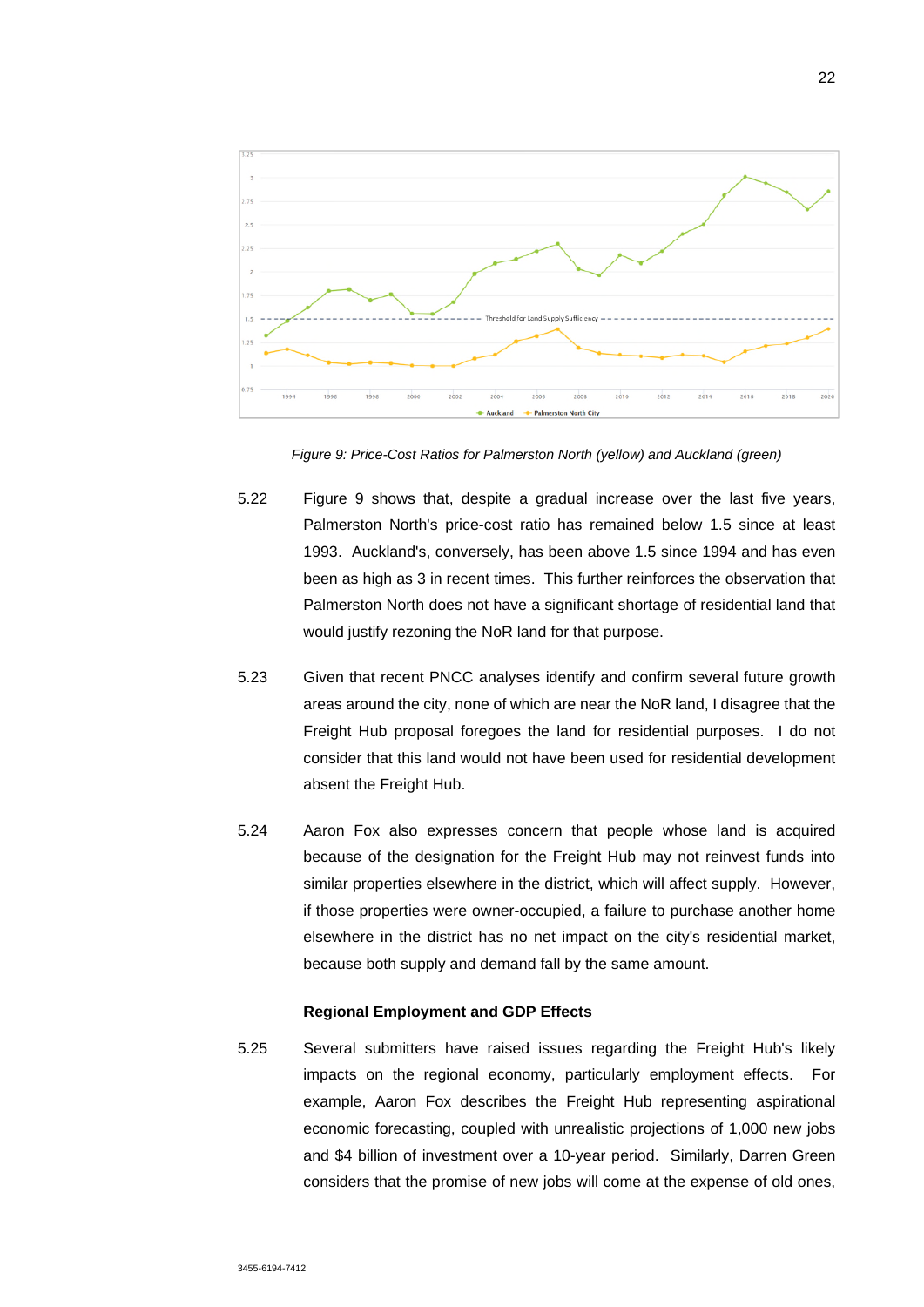while Danelle O'Keeffe and Duane Butts believe that the local construction sector is already under pressure, with the Freight Hub only making it worse.

- 5.26 I disagree that the Freight Hub represents aspirational forecasting, or that the projection of 1,000 construction<sup>19</sup> jobs is unrealistic.
- 5.27 While I only became involved in the process once the NoR had been lodged, I was responsible for estimating the likely employment impacts of construction in response to a request for further information and the following response is accordingly limited to those aspects.
- 5.28 The methodology that I used for that purpose was the same that I have previously used to analyse the likely impacts of numerous other major projects across New Zealand. My methodology is based on detailed supply-chain information provided by Statistics New Zealand, and is widely used around the world to estimate the likely regional and national economic impacts of different projects, industries, organisations, and events.
- 5.29 The estimate of 919 full-time construction-related employees shown in Table 3 of my response to PNCC's first section 92 request dated 14 December 2020 ("**First Section 92 Request**") represented total employment across the entire North Island for the Freight Hub's direct and indirect (flow-on) effects. These flow-on effects, in turn, reflect:
	- (a) increased economic activity at a wide range of North Island businesses that will supply skills, materials, and services to enable construction (which are known as indirect effects); and
	- (b) the effects of increased spending by people employed directly or indirectly because of the project, which creates an additional round of economic stimulus (known as the induced effect)
- 5.30 Accordingly, the estimate of 919 full-time employees in my report does not translate to more than 900 people working full-time on site, as some submitters may have interpreted it to mean.
- 5.31 Rather Table 3 in my response to the First Section 92 Request shows that fewer than 300 people will be employed directly due to the construction process, with the rest employed elsewhere via flow-on effects.

<sup>19</sup> Some submitters are unclear whether they are referring to construction or operating effects when commenting on employment effects. Since I estimated the construction employment impacts, I mainly focus on those here.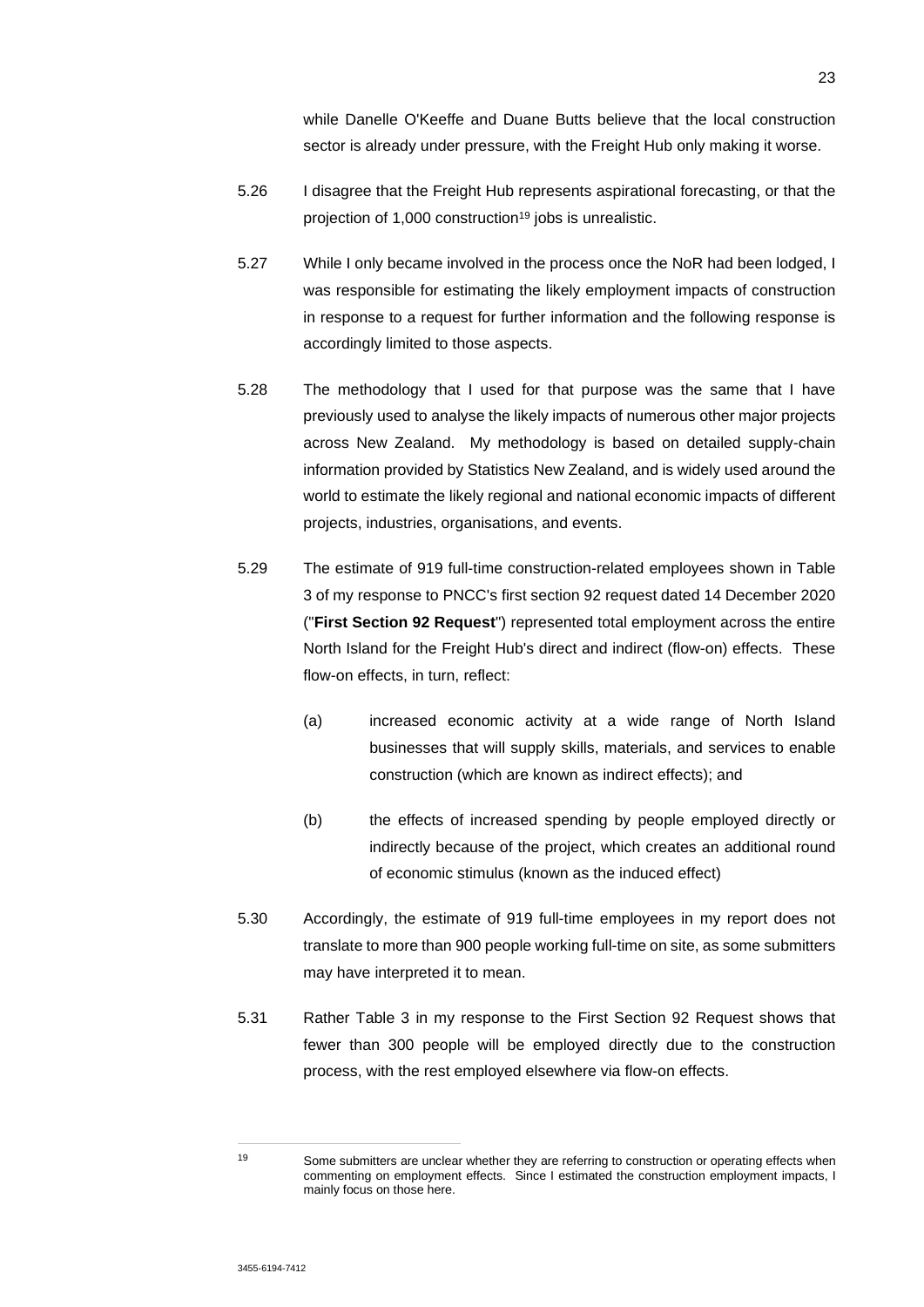- 5.32 I also disagree that construction jobs created by the Freight Hub will provide no net gains, as asserted by some submitters. This is because, while I agree that some workers will transfer from existing jobs in the region, the jobs that they vacate then become available for other district / regional residents to fill. As a result, there will be net increases in employment opportunity.
- 5.33 In terms of the Freight Hub adding pressures to an industry that is already experiencing supposed skills shortages, I acknowledge that the construction sector has been under capacity pressure for some time. However, if the NoR is confirmed, construction will not commence immediately due to lead times associated with the finalisation of design and associated regional consents that will be required. That lead time will provide an opportunity for the city and region to clearly signal the need for more construction workers and for prospective workers to react accordingly.
- 5.34 Moreover, there are several carefully-planned and well-resourced Central Government and industry initiatives that have been designed specifically to address sector capacity constraints. These include:
	- (a) The 2019 Construction Accord which will strengthen the partnership between Central Government and industry and help transform the construction sector for the benefit of all New Zealand. It identifies four shared goals and assigns responsibilities to different stakeholders to help achieve them. Most importantly, it recognises the need for a more skilled and reliable workforce to overcome capacity constraints that have limited construction activity in the past.
	- (b) 2018 Construction Skills Strategy and Action Plan This has seen the Central Government collaborate with industry to drive a rapid and sustainable shift that delivers the right people, at the right time, with the right skills, to meet New Zealand's current and future construction needs.
	- (c) A new authority Kāinga Ora has been recently created, which will deliver on Central Government's vision of healthy, secure, and affordable homes within diverse and thriving communities. It has a broad range of statutory powers that will enable it to deliver new construction projects in a far more streamlined and coordinated manner than before.
- 5.35 In addition to these new initiatives, which will directly assist the sector along several dimensions (including capacity), the earthquake-related construction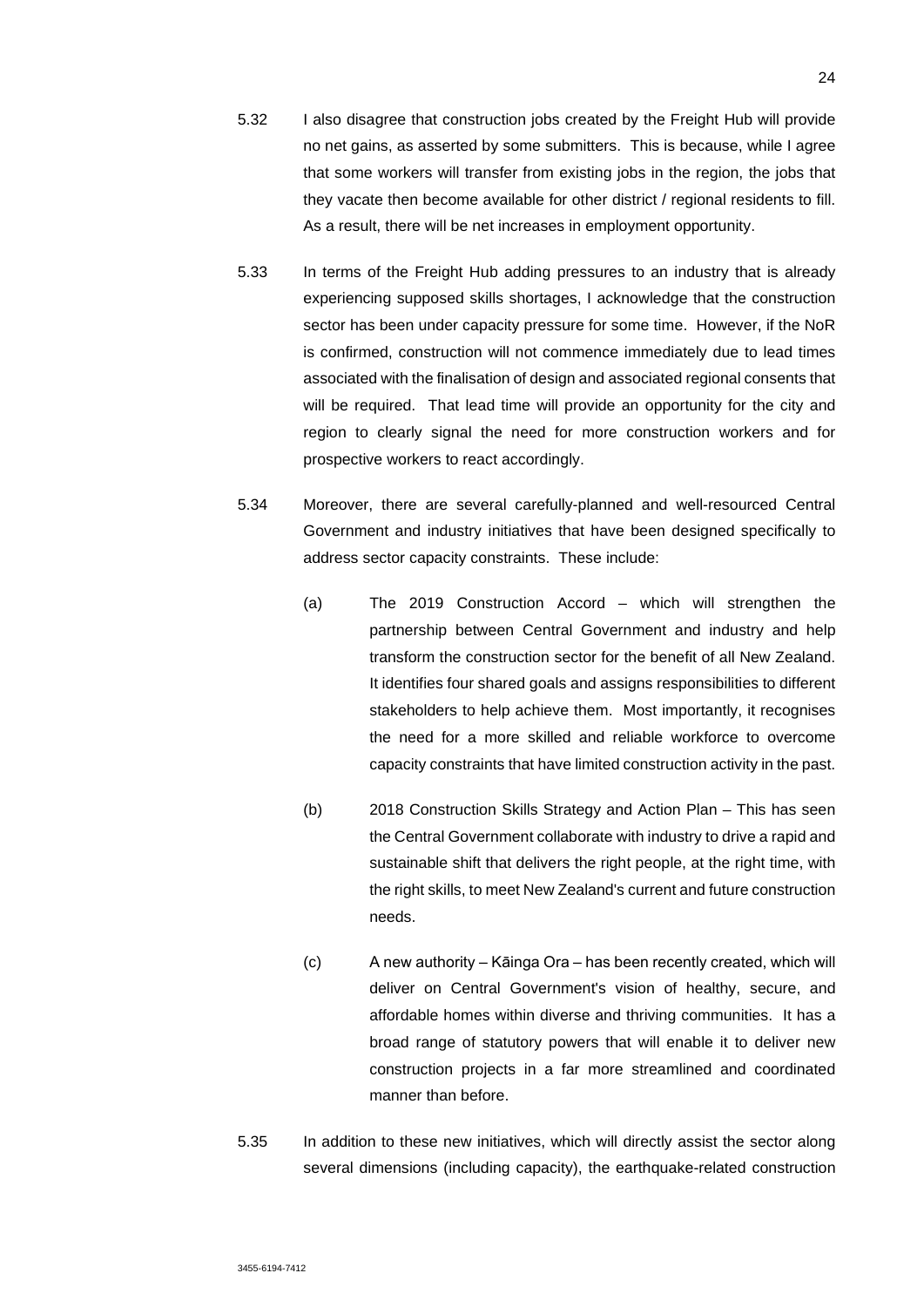activity in Christchurch has begun to taper off, which is releasing resources for deployment elsewhere and is hence helping to ease nationwide capacity constraints. This is illustrated in the chart below, which plots the gross floor area of new building work consented in Christchurch city each year since 1991.



5.36 As a result, I disagree that the Freight Hub will exacerbate perceived prevailing construction sector pressures to any material degree.

#### **Industrial Land Impacts**

- 5.37 One submitter expressed concern about the Freight Hub's impacts on industrial land. Specifically, Danelle O'Keefe and Duane Butts note that future uses of the Existing Freight Yard site are unknown and that KiwiRail has not made any undertakings in that regard. They further opine that the Freight Hub negatively effects the availability of land in the NEIZ and essentially creates a monopoly on real estate in the NEIZ.
- 5.38 I acknowledge that the future use of the Existing Freight Hub site has yet to be determined, which is understandable in my view given that KiwiRail's focus has been to secure designation for the new site first. This does not mean that they will unduly delay decisions about how the existing land will be reallocated if the NoR for the Freight Hub is confirmed.
- 5.39 I agree that the Freight Hub will consume land in the NEIZ, but I disagree that it creates a monopoly on such land or will have enduring effects on the ability of local businesses to find suitable space there.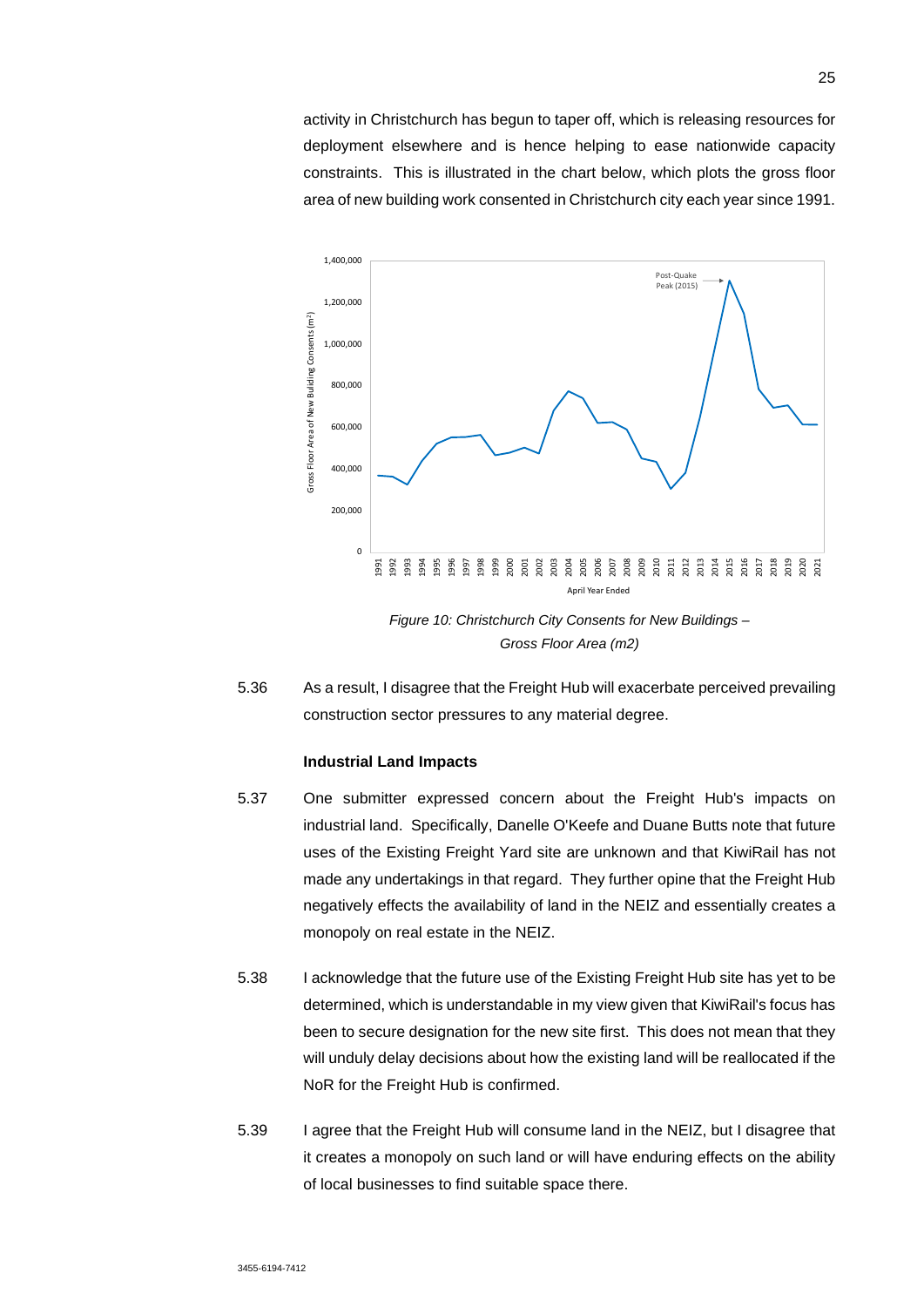- 5.40 I addressed these matters at paragraphs 4.24 to 4.28 above, where I noted that the Freight Hub – and other activities have already established in the NEIZ in anticipation of it – have consumed significant chunks of NEIZ land.
- 5.41 However, since I am not aware of any factors that would preclude the successful identification and rezoning of additional land to offset the increased uptake of NEIZ due to the Freight Hub and complementary land uses, it seems unlikely that there will be any adverse economic effect.
- 5.42 Conversely, the development of the new Freight Hub in this location will instead give effect to PNCC's stated objective of using "Palmerston North's central location and access to road, rail and air transport to build a significant futureproofed freight and distribution hub."

# **6. RESPONSE TO SECTION 42A REPORT**

- 6.1 I have reviewed the sections of the Section 42A Report relevant to my evidence, particularly section 5.3.1 of the Section 42A Technical Evidence by Shane Vuletich, dated 18 June 2021, which addressed my estimates of construction impacts.
- 6.2 While Mr Vuletich agrees that construction will generate significant economic benefits, he disagrees with the methodology that I used to estimate the likely impacts on GDP, incomes, and employment.
- 6.3 Before I respond to Mr Vuletich, I wish to reiterate that there is strong agreement between PNCC and KiwiRail that the project will deliver significant economic benefits and will help PNCC to achieve its vision of enabling a significant, future-proofed freight and distribution hub. I therefore respond to the issues raised by Mr Vuletich purely for completeness.
- 6.4 At paragraph 113(a) of the Section 42A Technical Evidence by Shane Vuletich, Mr Vuletich concludes that my estimates of construction benefits are overstated because they are based on an economic impact assessment ("**EIA**"). He goes on to contend that social cost benefit analysis ("**CBA**") is the preferred methodology of Central Government agencies, and hence that I should have used that instead.
- 6.5 I agree that CBA is a common methodology used by Central Government, particularly for assessing specific policies and / or comparing the likely impacts of competing investment options.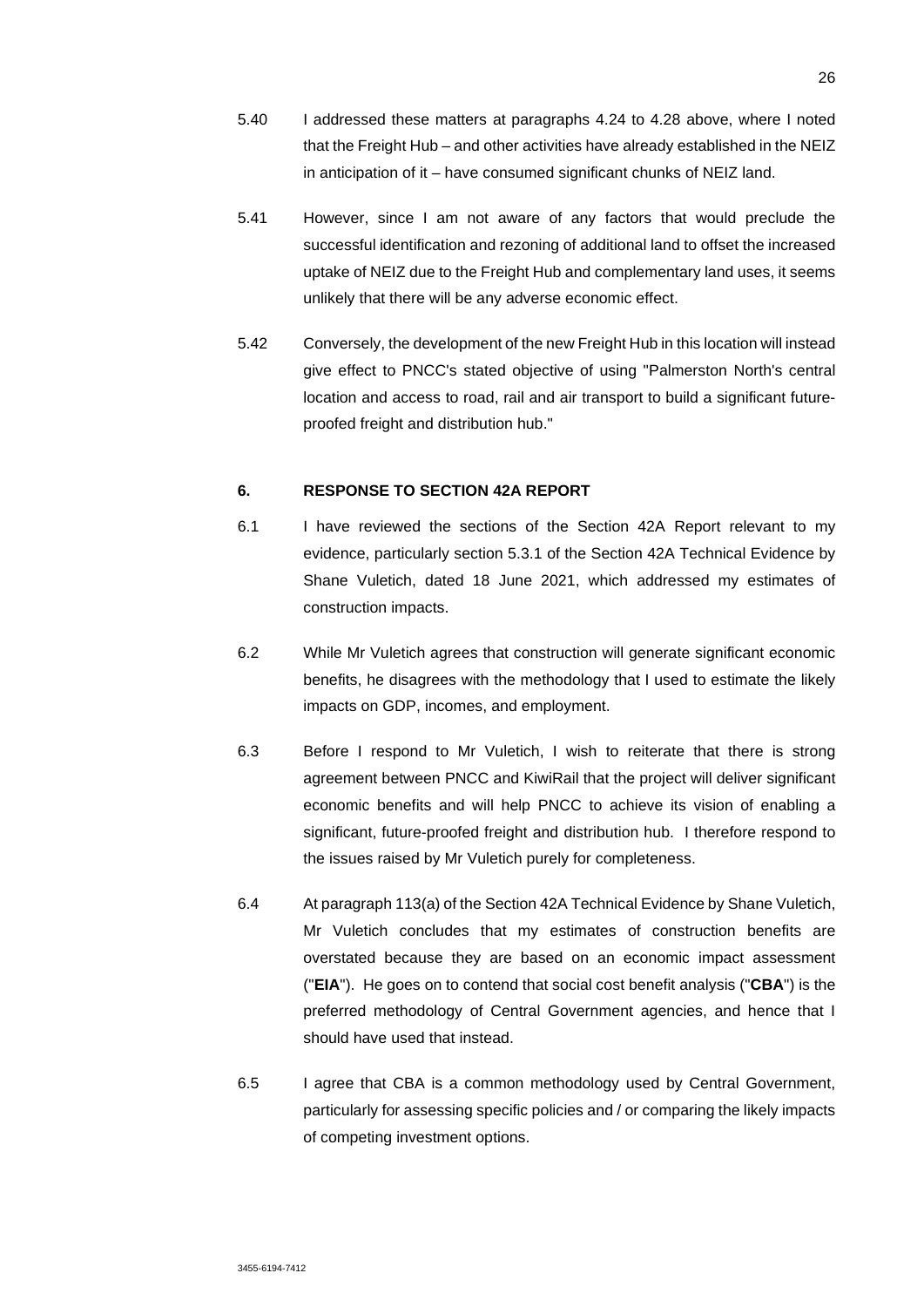- 6.6 However, social CBA is not the preferred method for assessing transport projects, as Mr Vuletich intimates, with such assessments instead directed by Waka Kotahi's *Monetised Costs and Benefits Manual* ("**MCBM**").<sup>20</sup>
- 6.7 The MBCM is a highly detailed (379-page) manual that provides detailed procedures for assessing the likely economic impacts of transport projects. I understand that it closely informed the economic assessments already completed by Mr Paling prior to my involvement in the project. However, as far as I am aware, the MCBM does not address the employment impacts of transport projects, which I was tasked with estimating.
- 6.8 It is also critical to consider the context in which the EIA was used. In late 2020, the NoR was lodged along with a suite of detailed technical reports, including an economic analysis by Mr Paling (which, again, I understand was conducted according to the MCBM).
- 6.9 Later that year, KiwiRail received a request for further information under section 92 of the RMA. Amongst other things, the first further information request requested a quantitative assessment of the economic impacts of the project on employment, plus the related effects on housing demand.
- 6.10 Given that the Freight Hub's likely other economic and non-economic effects had already been assessed and noting the first further information request's focus on a quantitative assessment of employment impacts, EIA was the logical choice. Indeed, the key use of EIAs is to estimate the employment (and GDP) impacts of planned economic activities, such as the proposed new Freight Hub. Accordingly, I disagree that a social CBA should have been used instead.
- 6.11 I also note that, in an RMA context where the focus is on the effects of a specific proposal, and where detailed information on all other effects has been provided by subject matter experts (and then synthesised in the corresponding Assessment of Environmental Effects), it is wholly inappropriate for an economic assessment to attempt to weigh them all up in a social CBA.
- 6.12 Doing so would not only lead to double-counting of non-economic effects (because they are already addressed in separate technical reports), but would also unduly elevate the status of the economic assessment beyond that of all other technical experts (such as noise, traffic, social, and so on). In addition, many of the non-economic effects that would presumably feed into such a CBA elude quantification, let alone monetisation (as required for a CBA).

<sup>20</sup> This replaced the former Economic Evaluation Manual in 2020.